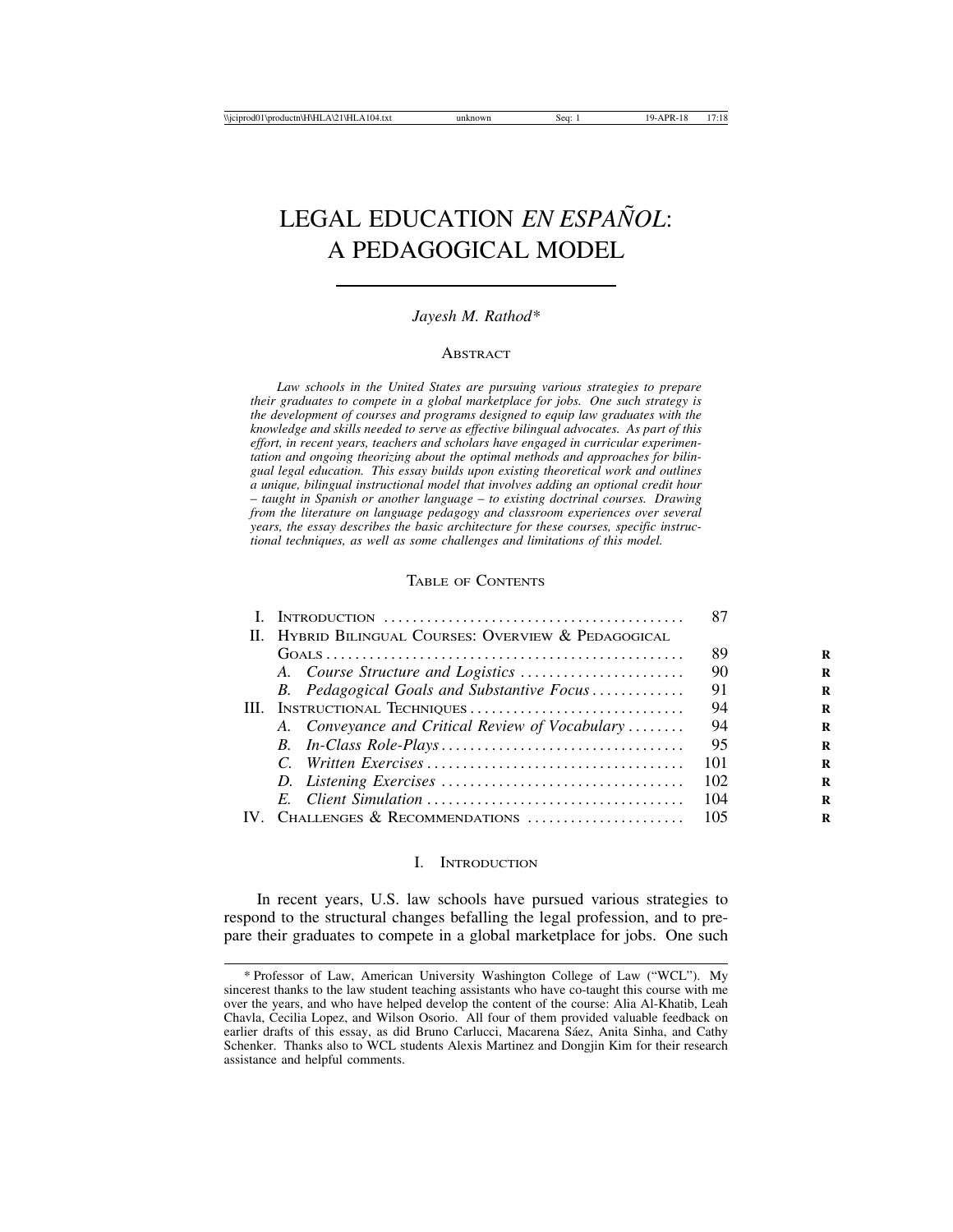strategy is the development of courses and programs designed to equip law graduates with the knowledge and skills needed to serve as effective bilingual advocates in a range of practice settings. These initiatives have taken different forms, including specialized language and grammar courses (e.g., "Spanish for Lawyers"), $\frac{1}{1}$  doctrinal courses taught entirely in a non-English language,<sup>2</sup> and programs focused more broadly on cross-language and crosscultural lawyering.3 Scholars have also published texts designed for these courses, presenting pedagogical models for bilingual instruction in U.S. law schools.4

Despite the growing intellectual ferment around this topic, bilingual legal education is still in its infancy in the United States. Although an increasing number of law schools are offering courses in non-English languages,<sup>5</sup> there is no agreed-upon definition of "bilingual legal education," nor has there been much scholarly dialogue about the specific competencies that underlie effective bilingual lawyering.6 Instead, we find ourselves in a period

HU67 (last visited July 2, 2017). <sup>3</sup> *See, e.g.*, *Lawyering in Spanish*, UNIV. OF DENVER STURM COLLEGE OF LAW, http://www .law.du.edu/index.php/lawyering-in-spanish, *archived at* https://perma.cc/4CB2-8C4J (last visited Apr. 28, 2017) ("Effective legal representation of Spanish-speaking clients . . . requires a sophisticated set of legal, cultural and language skills. . . [T]his program is training law students to use language skills in various legal and cultural contexts and at different levels of complexity."); *Inter-American Program*, UNIV. OF THE PACIFIC MCGEORGE SCH. OF LAW, http://www.mcgeorge.edu/Students/Academics/International\_Study/Inter-American\_Program, *archived at* https://perma.cc/BH2Y-VVSQ (last visited Apr. 28, 2017) ("The Inter-American Program is . . . designed to graduate bilingual and intercultural lawyers who are competent to work with Latino clients in the United States or on Latin American matters.").<br><sup>4</sup> *See, e.g.*, VICTORIA ORTIZ, ESPAÑOL PARA ABOGADOS (2014); KATIA FACH GÓMEZ, EL

DERECHO EN ESPAÑOL: TERMINOLOGÍA Y HABILIDADES JURÍDICAS PARA UN EJERCICIO LEGAL EXITOSO (2014); S.I. STRONG, KATIA FACH GÓMEZ & LAURA CARBALLO PIÑEIRO, COMPARA-TIVE LAW FOR SPANISH-ENGLISH SPEAKING LAWYERS: LEGAL CULTURES, LEGAL TERMS AND LEGAL PRACTICES (2016).

 $<sup>5</sup>$  More than 50 law schools in the U.S. are offering approximately 100 such courses in total, based on research conducted by the author. List of courses on file with author.</sup>

<sup>6</sup> S.I. Strong, *Review Essay-Bilingual Education in the United States: An Idea Whose Time Has Come*, 64 J. LEGAL ED. 354, 355 (2014). A handful of authors have begun to theorize about bilingual legal education in the U.S, and offer models of instruction. *See, e.g.*, Vivian Curran, *Developing and Teaching Foreign-Language Courses for Law Students*, 43 J. LEGAL EDUC. 598 (1993) (describing a French for Lawyers course at the University of Pittsburgh, including specific pedagogical techniques); Jayesh M. Rathod, *The Transformative Potential of Attorney Bilingualism*, 46 U. MICH. J. L. REFORM 863, 900–19 (2013) (outlining a set of competencies that underlie effective bilingual lawyering); Adelle Blackett, *Globalization and*

<sup>1</sup> *See, e.g.*, *Spanish for Lawyers I*, UNIV. OF PITTSBURGH SCH. OF LAW, http://www .law.pitt.edu/academics/courses/catalog/5475, *archived at* https://perma.cc/6KFR-LV6N (last visited Apr. 28, 2017) ("This is a Spanish language course in a legal context, designed to acquaint students with the rudiments of the Spanish language and with Spanish legal vocabulary sufficient to permit an American attorney to communicate effectively with Spanish-speaking clients."). According to research conducted by the author, approximately sixty such courses are currently being offered at U.S. law schools. The vast majority of these courses are taught in Spanish. <sup>2</sup> *See, e.g.*, *Principles of French Law*, AM. UNIV. WASHINGTON COLLEGE OF LAW, https://

www.wcl.american.edu/registrar/coursesapp/inf\_course.cfm?number=LAW-795FL-001&time =spring\_2017, *archived at* https://perma.cc/63UU-PFVN (last visited Apr. 28, 2017); *LAW 258 A DISPUTE RESOLUTION IN LA (in Spanish)*, UNIV. OF MIAMI SCH. OF LAW, https://law apps2.law.miami.edu/clink/course.aspx?cof\_id=1958, *archived at* https://perma.cc/D7H7-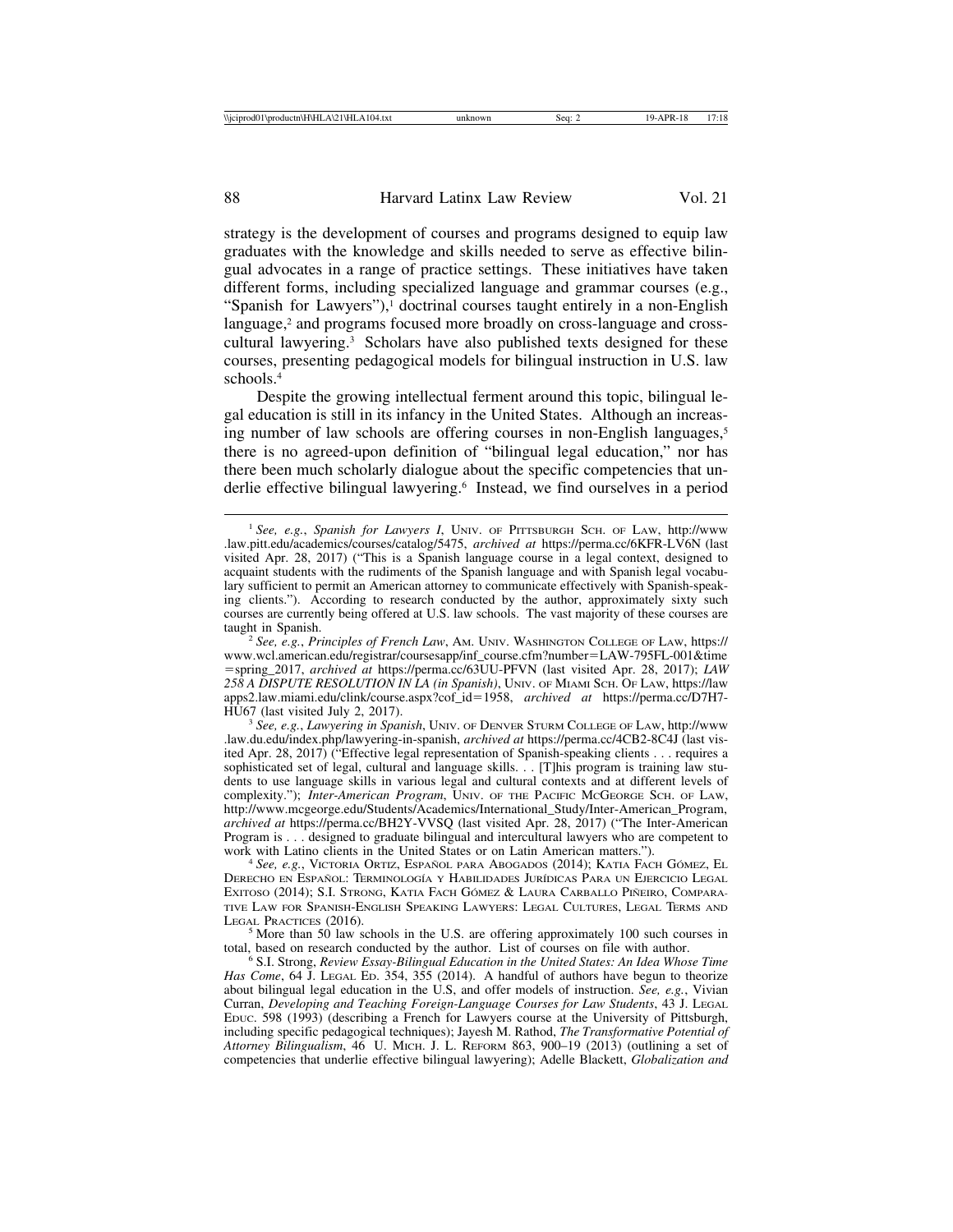of curricular experimentation, accompanied by ongoing theorizing about the optimal structures and methods for these courses. Scholars engaged in this project have begun to draw upon complementary bodies of work, including research on bilingual legal education in non-U.S. jurisdictions,7 and the pedagogies employed to educate international LL.M.s about U.S. legal English and the American legal system.8

In this essay, I describe my own approach to bilingual instruction, and outline a model that I have used in teaching two law school courses: Immigration & Naturalization (an immigration law survey course) and Immigrants in the Workplace (an upper-level elective focused on immigrant employment rights). The model, which I label a "hybrid course," involves adding an optional credit hour to existing doctrinal courses. This additional hour is taught in a non-English language (in the case of my courses, in Spanish), and requires students to harness the substantive knowledge they have acquired in English, and apply that knowledge to common lawyering scenarios with Spanish-speaking clients and colleagues.

I offer this description for the benefit of others who are engaged in bilingual teaching, or are curious about ways to integrate non-English-language instruction. While imperfect, this model is one that others can refine and adapt to different teaching settings. Towards that end, in this essay, I first provide a basic overview of the hybrid course, and outline the pedagogical objectives that led to my course design. In Part II, I describe the specific instructional techniques that I have implemented. I conclude this essay, in Part III, with a discussion of some of the challenges and limitations of this model.

## II. HYBRID BILINGUAL COURSES: OVERVIEW & PEDAGOGICAL GOALS

As noted above, I have implemented this hybrid instructional model for two doctrinal courses at American University's Washington College of Law ("WCL"). For the remainder of this essay, I will focus on Immigration  $\&$ Naturalization, the immigration law survey course, since I have taught it more frequently, and because it is a course that most U.S. law schools offer.

*its Ambiguities: Implications for Law School Curricular Reform*, 37 COLUM. J. TRANSNAT'L L. 57, 74–78 (1998) (offering different ways to promote foreign language learning among law-<br>yers). Other works have examined related trends and practices in non-U.S. jurisdictions.

See, e.g., BILINGUAL HIGHER EDUCATION IN THE LEGAL CONTEXT: GROUP RIGHTS, STATE POLICIES AND GLOBALISATION (Xabier Arzoz ed., 2012) (collection of essays examining trends and practices in Europe and Canada); Strong, *supra* note 6, at 358–60 (describing Euro-<br>pean initiatives to promote bilingual legal education).

<sup>&</sup>lt;sup>8</sup> See, e.g., Jill J. Ramsfield, *Is "Logic" Culturally Based? A Contrastive, International Approach to the U.S. Classroom*, 47 J. LEGAL ED. 157 (1997) (unpacking various aspects of U.S. legal culture that are critical to understand for effective communication); Julie M. Spanbauer, *Lost in Translation in the Law School Classroom: Assessing Required Coursework in LL.M. Programs for International Students*, 35 INT'L J. LEGAL INFO. 396, 413–32 (2007) (describing challenges and approaches relating to English language instruction for foreigntrained LL.M. students).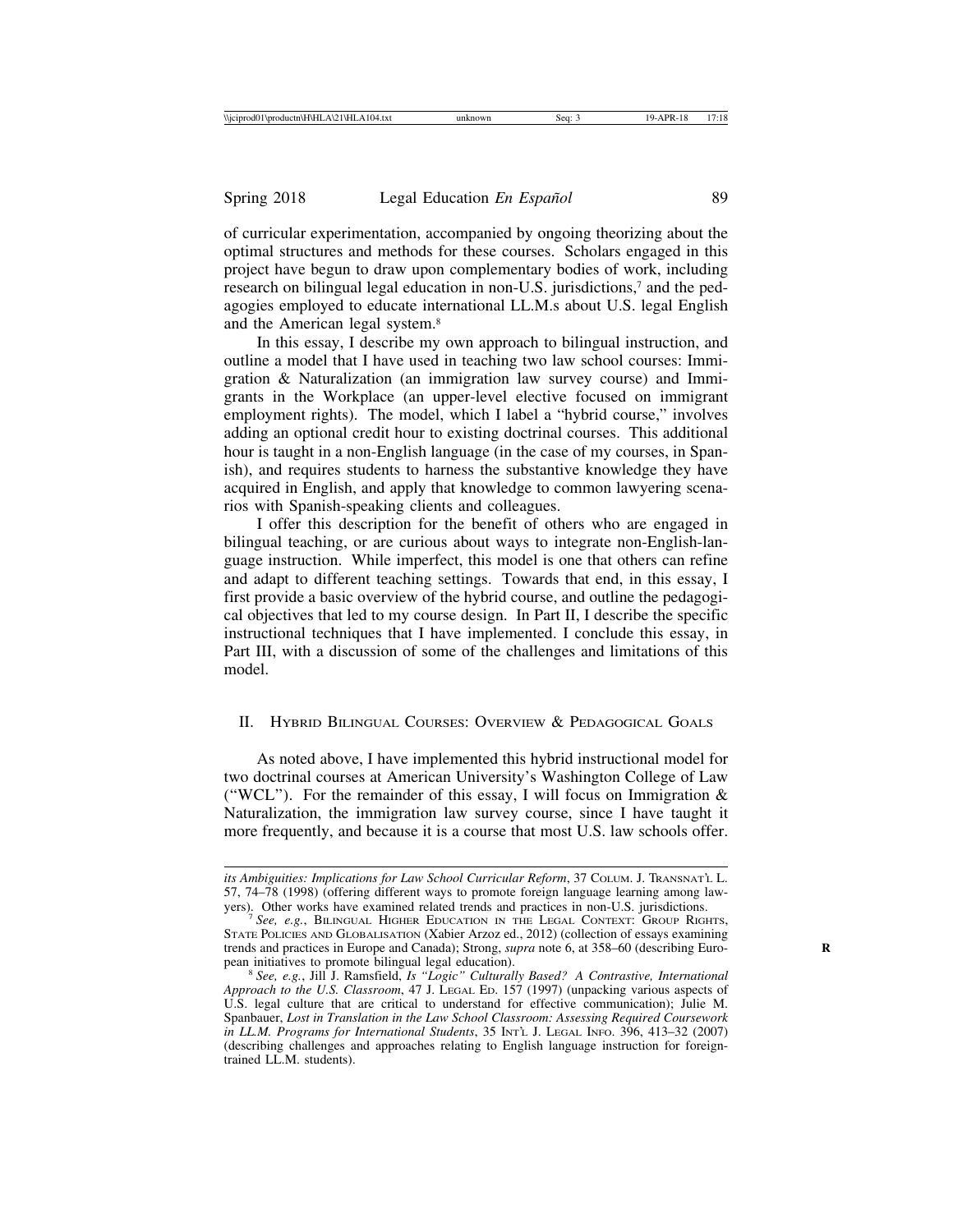In this section, I describe the structure and logistics for the course, along with my specific pedagogical goals.

#### *A. Course Structure and Logistics*

WCL typically offers Immigration & Naturalization as a three-credithour course, meeting twice a week. In offering this as a hybrid course, I asked the WCL Registrar to create two sections of the course. Section A is the traditional, three-credit course, and Section B includes the same three credits, plus the optional fourth credit hour, taught in Spanish. Students may register for either section. During the first three hours, all of the students meet together for class sessions taught in English. The fourth credit hour convenes just once a week, after the second class session of that week. Students in the Spanish language section remain in the classroom after the "core" class ends, and we resume class after a 10-minute break. During the Spanish language session, the students and I work with the substantive material taught in the "core" course, and address other relevant topics.

In the course syllabus, I state clearly that students must have some degree of proficiency in Spanish in order to register for Section B. I emphasize that having "basic" Spanish is not enough. At the same time, many students (including both native and non-native speakers) are self-conscious about their language ability, or perhaps just a little rusty – and hence unsure whether their Spanish is strong enough to enroll in Section B. In such cases, I assess the student's ability through a brief conversation in Spanish. I also encourage these students to sit through the first week or two of class, and gauge whether they can follow the conversation. I then allow them to switch between sections, as needed. In my conversations with students, and in the syllabus itself, I emphasize that I will not grade them on their Spanish language ability *per se*. However, I do insist that students are prepared, participate actively in class, and complete all assignments. I develop a separate syllabus for the Spanish language section, detailing the content for each week's session, including relevant topics, exercises, and deadlines.

WCL has a wonderfully diverse student body, with a significant number of native Spanish speakers, heritage language speakers,<sup>9</sup> and others who learned Spanish later in life. The students who enroll in the Spanish language section reflect this diversity, enriching the classroom with multiple dialects of Spanish, and varying levels of experience with using Spanish in legal settings. Notably, demand for this section of the course has been sig-

<sup>9</sup> A "heritage language speaker" is defined as a "student who is raised in a home where a non-English language is spoken, who speaks or at least understands the language, and who is some degree bilingual in that language and in English . . . ." Guadalupe Valdés, *Heritage Language Students: Profiles and Possibilities*, *in* 96 HERITAGE LANGUAGES IN AMERICA: PRE-SERVING A NATIONAL RESOURCE 38 (Joy Kreeft Payton et al., eds., 2001).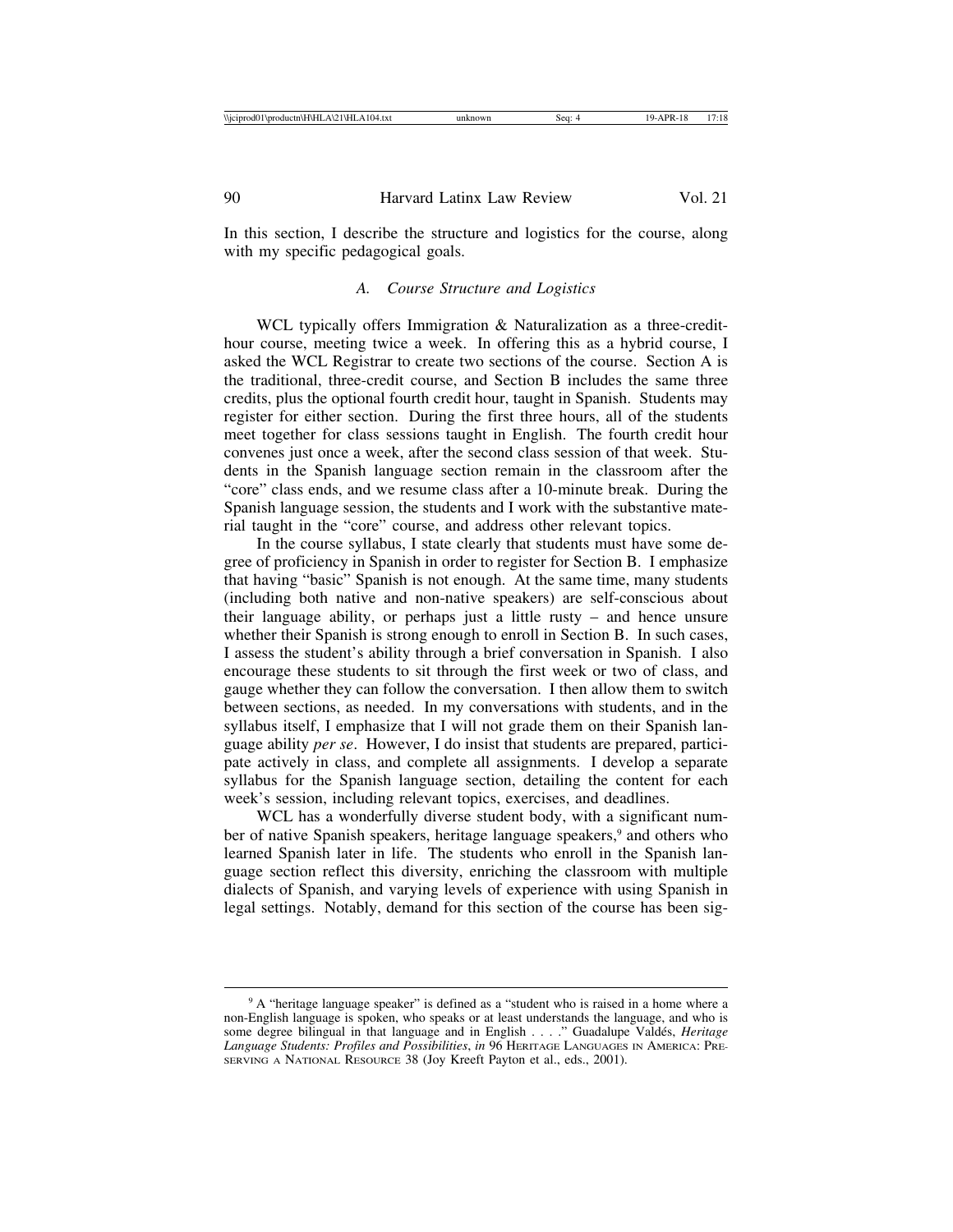nificant. When I offered the course in Fall 2015, 24 of the 51 students in the course as a whole enrolled in the Spanish language section.10

Finally, in teaching this hybrid course, I have come to rely on a teaching assistant – typically, a WCL student who had enrolled in the Spanish language section during a previous semester.<sup>11</sup> Although the student is technically a teaching assistant for the course as a whole, his or her primary responsibilities relate to the Spanish language section. These student teaching assistants help develop content for the weekly sessions and offer useful perspectives on the language and lawyering issues covered in the course. Additionally, as described below, I use many interactive exercises in the course, and the teaching assistant helps run these exercises. Along these lines, the teaching assistant helps observe and provide feedback to students when they are engaged in small group work. Overall, their presence has substantially enhanced the course, and has made teaching this course a collaborative, enjoyable endeavor.

# *B. Pedagogical Goals and Substantive Focus*

The content of the Spanish language section – including the topics covered and activities used in class – is designed to cultivate in the students a set of competencies needed for effective bilingual lawyering. In prior work, I have described a set of knowledge and skills that are critical for any bilingual legal practitioner.12 My courses at WCL have provided an opportunity to operationalize this vision and to engage in some pedagogical experimentation. These competencies, which I describe briefly below, fall into the following six categories: cross-cultural lawyering; interpreter role and function; knowledge of legal systems; language proficiency; verbal communication skills; and use of paralinguistic behavior ("body language").

As a threshold matter, the course strives to situate bilingual lawyering within the broader conversation regarding cross-cultural lawyering. Various cultural contexts and influences shape the content and style of one's communications and likewise operate as filters for the communications that we receive from others.13 The theory that one's language (including its lexical and

<sup>&</sup>lt;sup>10</sup> Enrollment numbers from previous semesters are varied, but reflect consistent student interest. In Spring 2015, 12 of the 46 students in the course enrolled in the Spanish language section; in Spring 2013, 20 of 42 students enrolled in the section.

<sup>&</sup>lt;sup>11</sup> Team teaching is somewhat common in the context of language instruction, and presents a number of advantages, as well as some drawbacks. *See generally* Kathleen M Bailey et al., *Some reflections on collaborative language teaching*, *in* COLLABORATIVE LANGUAGE<br>LEARNING AND TEACHING 162–78 (David Nunan, ed., 1992).

<sup>&</sup>lt;sup>12</sup> See Rathod, *supra* note 6, at 899–919.<br><sup>13</sup> See Julia Ann Gold, *ADR through a Cultural Lens: How Cultural Values Shape Our Disputing Processes*, 2005 J. DISP. RESOL. 289, 297–98 (2005) ("Communication styles, and the meaning attached to nonverbal messages and time also vary across cultures, and are rooted in cultural values."); Roderick A. Macdonald, *Legal Bilingualism*, 42 MCGILL L.J. 119, 123 (1997) ("Each human language, and each dialect within each human language, is a distinctive symbol system . . . . Ultimately . . . all listeners and readers are imperfectly recoding speech or text into their own personal language.").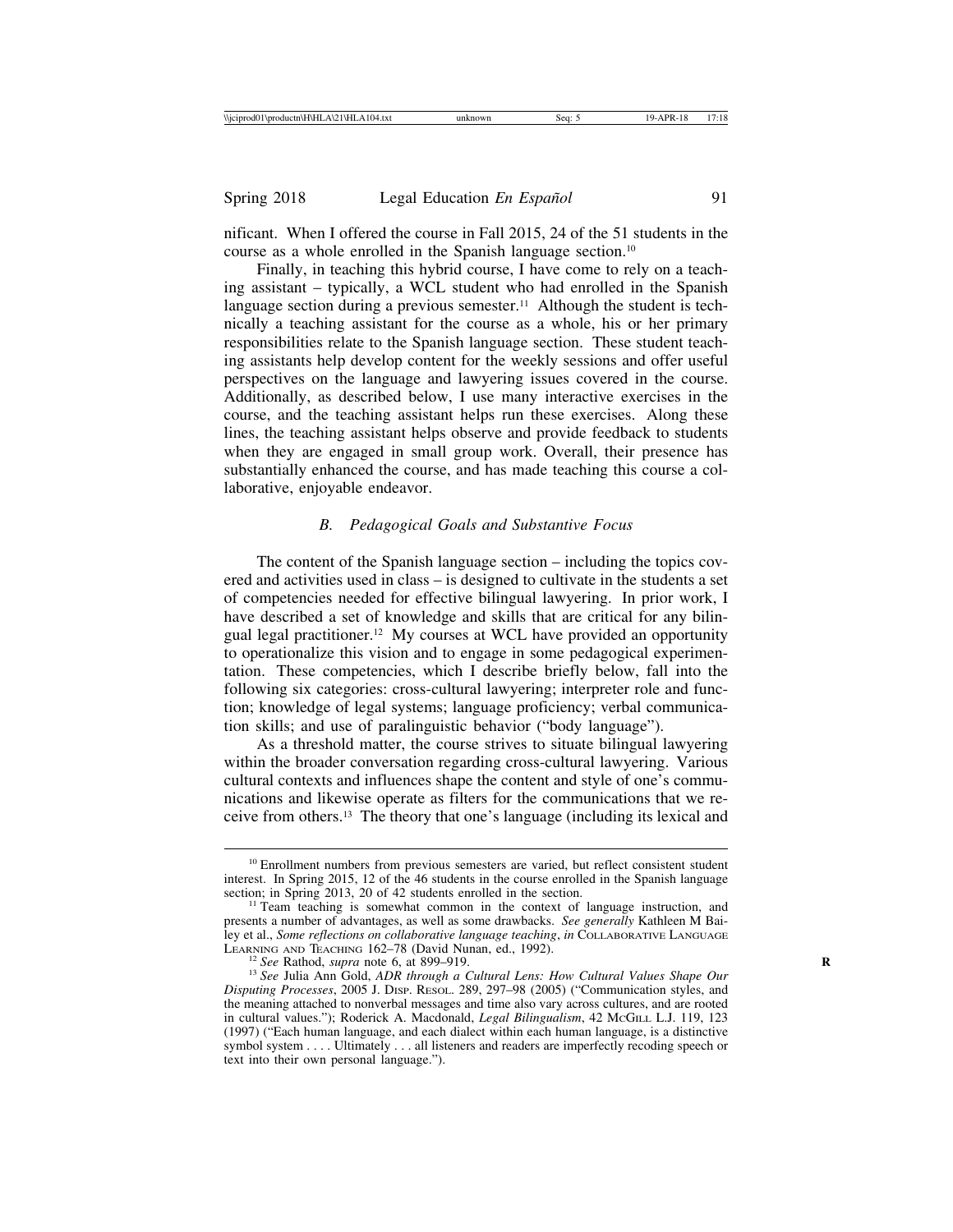grammatical structures) shapes one's world-view is known to linguists as the Sapir-Whorf Hypothesis and has been the subject of extensive debate.14 Although scholarly views on this topic may differ, in practice, cross-cultural lawyers must be able to diagnose gaps in understanding with their interlocutors and develop habits to both prevent and overcome communicative challenges that stem from cultural difference.15

The course also covers the work of interpreters and translators and describes both similarities and differences between that work and the tasks undertaken by bilingual lawyers. A bilingual lawyer, just like an interpreter, must develop strategies to convey meaning when a precise analog in the target language does not exist. Similarly, bilingual lawyers, like interpreters, must be conscious of the limitations of their own language ability, to avoid potential ethical lapses.16 The course also includes content on interpretation and translation techniques because in many cases, lawyers are required to do this work – for example, to translate client documents from Spanish to English, or to interpret the communications of others for the client.

Another goal for the course is to equip the students with basic knowledge about legal systems in Latin America and about the differences between those systems and the common law system in the United States.17 A client's expectations regarding the U.S. legal system may be influenced by knowledge of the legal system in their country of origin. Lawyers who are knowledgeable about both systems will be able to clearly articulate differences and anticipate the client's possible frame of reference.18 Knowledge of different legal systems is particularly important when the U.S. lawyer's interlocutor is not a client, but perhaps an overseas lawyer who seeks to understand features of the U.S. legal system. Additionally, U.S. lawyers should be attentive to the narratives – sometimes accurate, sometimes false – that circulate within immigrant communities about the U.S. legal system and immigration-related processes.19

<sup>&</sup>lt;sup>14</sup> Paul Kay & Willett Kempton, *What is the Sapir-Whorf Hypothesis?*, 86 AM. ANTHRO-POLOGIST 65, 65–67 (1984).

<sup>&</sup>lt;sup>15</sup> *See, e.g., Susan Bryant, The Five Habits: Building Cross-Cultural Competence in Law-*

*yers*, 8 CLINICAL L. REV. 33 (2001).<br><sup>16</sup> *See* Muneer I. Ahmad, *Interpreting Communities: Lawyering Across Language Differ-*<br>*ence*, 54 UCLA L. REV. 999, 1019–24 (2007); Rathod, *supra* note 6, at 886–89.

<sup>&</sup>lt;sup>17</sup> See Julie Bédard, *Transsystemic Teaching of Law at McGill: "Radical Changes, Old and New Hats"*, 27 QUEEN'S L.J. 237, 253–61 (outlining reasons why lawyers, including those whose work is primarily "domestic," should be educated about different legal systems).<br><sup>18</sup> *See* Rathod, *supra* note 6, at 105–07; Angela McCaffrey, *Don't Get Lost in Translation*:

<sup>&</sup>lt;sup>18</sup> See Rathod, supra note 6, at 105–07; Angela McCaffrey, *Don't Get Lost in Translation:* Teaching Law Students to Work with Language Interpreters, 6 CLINICAL L. REV. 347, 397 (2000). Along these lines, one issue that we explore in the course is the difference between a notary public in the United States and a *notario p´ublico* in a Latin American country. The latter, unlike notaries in the United States, are typically legal professionals who are authorized to practice law. *See* Monica Schurtman & Monique C. Lillard, *Remedial and Preventive Responses to the Unauthorized Practice of Immigration Law*, 20 Tex. HISP. J. L. & Pol.'Y 47, 49 n.2 (2014).

<sup>&</sup>lt;sup>19</sup> *See, e.g.*, Kati Griffith, *Undocumented Workers: Crossing the Borders of Immigration and Workplace Law*, 21 CORNELL J.L. & PUB. POL'Y 611, 633 (2012) (noting the "news and rumors that travel via immigrant networks").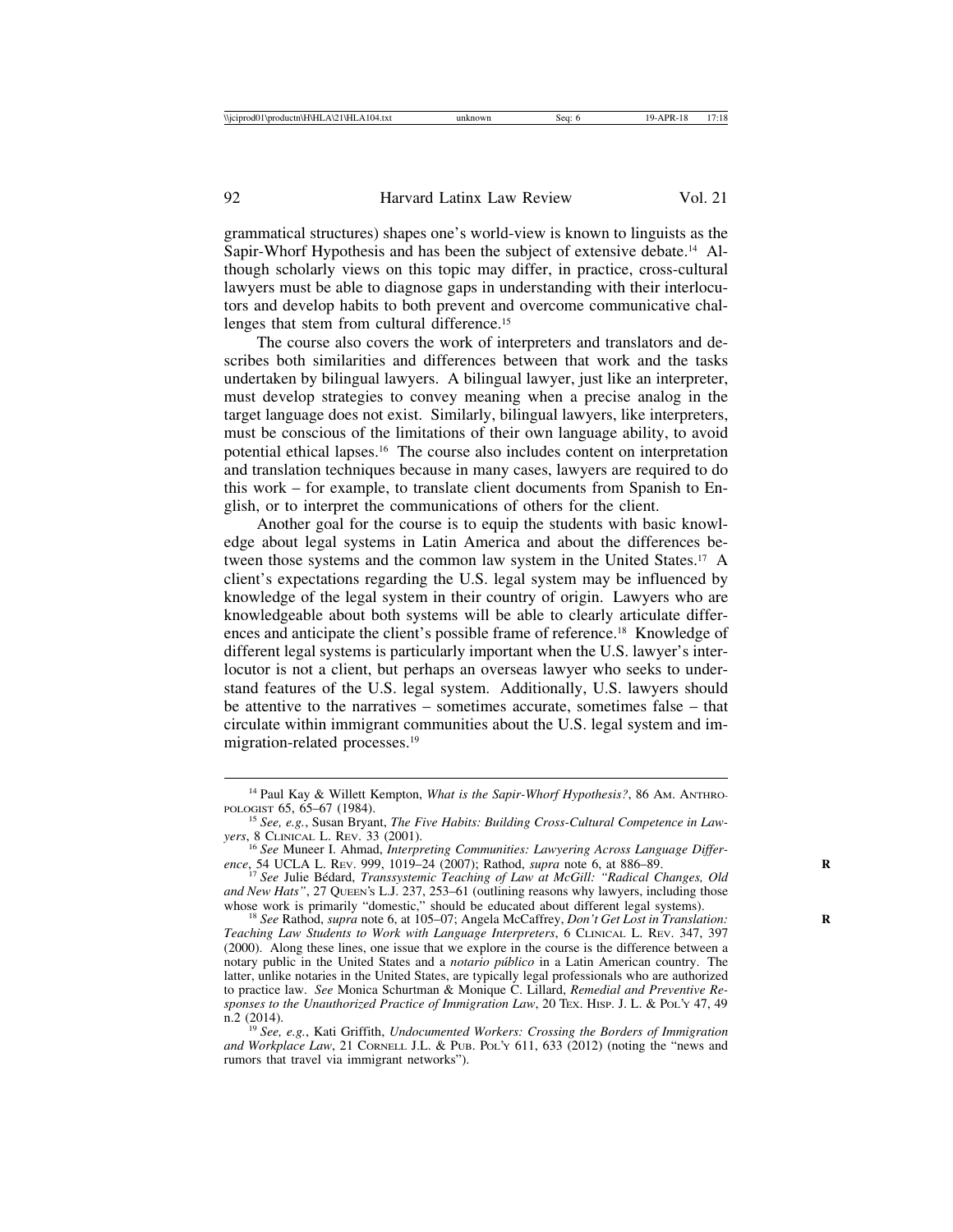Another core objective for the course is to teach students the specialized language knowledge needed to talk about law-related matters in Spanish. Most of the students, including native speakers, lack the vocabulary to discuss substantive or procedural legal concepts in Spanish, so the course provides that content. Beyond teaching the words themselves, a goal for the course is to highlight the variability of language, emphasizing the multiple Spanish dialects, as well as differences in legal terminology across Latin America. Additionally, in seeking to strengthen the students' language skills, the course focuses on all four domains of language: reading, writing, listening, and speaking. The course places emphasis on professional writing in Spanish, since most of the students have minimal experience in that realm.

Additionally, the course seeks to encourage the use of different verbal communication skills and to raise awareness about the salience of paralinguistic behavior. Although students often come to the class with an idealized vision of fluid Spanish communication, I emphasize in the course that effective communication may require the use of creative communication strategies, including code-switching (switching mid-conversation between Spanish and English),<sup>20</sup> the strategic use of English words or phrases (for clarity or emphasis), $21$  and also the use of idioms and slang that are more understandable to the listener. The course also encourages students to read body language as a complement to spoken communication and to think about the type(s) of body language or physical contact that might be appropriate with different clients and contexts.

Finally, this course design embraces a content-based approach to language teaching.22 This approach recognizes that language learners deploy language in specific personal and/or professional contexts and focuses instruction on a subject matter area linked to one of those realms. The hybrid course I teach is intentionally focused on concepts and processes in U.S. immigration law, and hence attracts students seeking to enhance their language proficiency in that specific context. While the course does deal generally with cross-cultural and cross-language lawyering, and many of the skills are transferrable to other types of legal work, it does not prepare students for competent bilingual lawyering in all subject matter areas.

Each of the above-noted pedagogical objectives connects to a broader, external objective: making these law graduates more competitive and marketable for jobs in the immigration law field. Given the large proportion of

<sup>&</sup>lt;sup>20</sup> *See Almeida Jacqueline Toribio, On the Emergence of Bilingual Code-Switching Comptence, 4 BILINGUALISM: LANGUAGE & COGNITION 203, 204 (2001).* 

<sup>&</sup>lt;sup>21</sup> For example, we discuss how lawyers might use the English term "green card" when referring to permanent residence, since the English term is commonly used and clearly understood among Spanish speakers.<br><sup>22</sup> In content-based instruction, "language proficiency is achieved by shifting the focus of

instruction from the learning of language *per se* to the learning of language through the study of subject matter." Stephen B. Stryker and Betty Lou Leaver, *Content-Based Instruction: From Theory to Practice*, in CONTENT-BASED INSTRUCTION IN FOREIGN LANGUAGE EDUCA-TION: MODELS AND METHODS 5 (Stephen B. Stryker & Betty Lou Leaver eds., 1997).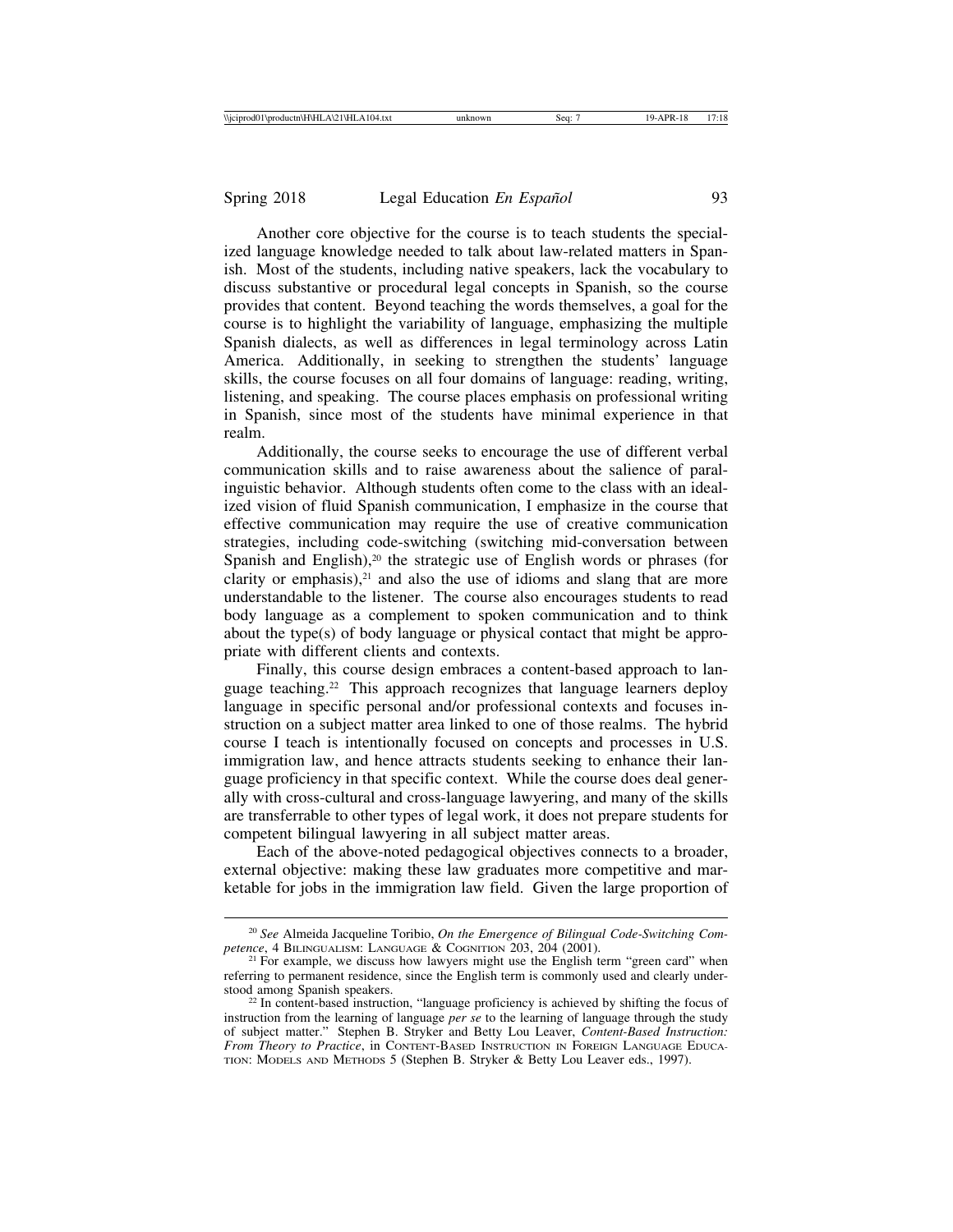clients from Latin America, Spanish language ability is already a requirement for many immigration-related positions. Indeed, when students ask me how they can best position themselves for a career in immigration law, my response is a succinct one: work on your Spanish. Students who have taken the course can share with prospective employers the skills they acquired in this course. Likewise, as a reference for students, I am able to describe their Spanish language ability and their comfort deploying the language in different contexts.

#### III. INSTRUCTIONAL TECHNIQUES

Over the years, I have used various techniques and exercises to achieve the pedagogical goals outlined above. Some of these goals are achievable through the direct conveyance of information (via a brief presentation or readings), followed by class discussion, and perhaps a short exercise to apply to newly acquired knowledge. For example, when teaching students about the difference between civil and common law jurisdictions, I present a short lecture, provide a handout, engage the class in a discussion, and use simple exercises to reinforce the information the students have just learned.

Apart from this approach, which I intersperse throughout the course, I have used several other techniques, which are common in language and experiential courses and which appear in the literature relating to language pedagogy. These include the conveyance and critical review of key vocabulary; in-class role-plays; written exercises; listening exercises; and a client simulation, which serves as a capstone exercise.

#### *A. Conveyance and Critical Review of Vocabulary*

For many of the students who enroll in the Spanish language section of the immigration law course, a key objective is to "learn the words" they will need to operate as a Spanish-speaking immigration lawyer. And indeed, knowledge of the relevant vocabulary is critical to effective communication.23 Towards this end, at the beginning of the semester, I distribute to the students a vocabulary list that I have developed over the years. I emphasize that the list of terms is not static and that students should feel free to recommend additions and even modified translations. In the class, we also critically assess the Spanish language translation of certain terms. During these conversations, students with experience in different parts of Latin America may offer country-specific translations. Likewise, in class, we sometimes examine and comment on the official translation rendered by U.S. government agencies, such as the U.S. Department of Homeland Security. Even the most basic of questions – for example, "How do you say 'court' in Span-

<sup>23</sup> D.A. WILKINS, LINGUISTICS IN LANGUAGE TEACHING 111–12 (1972).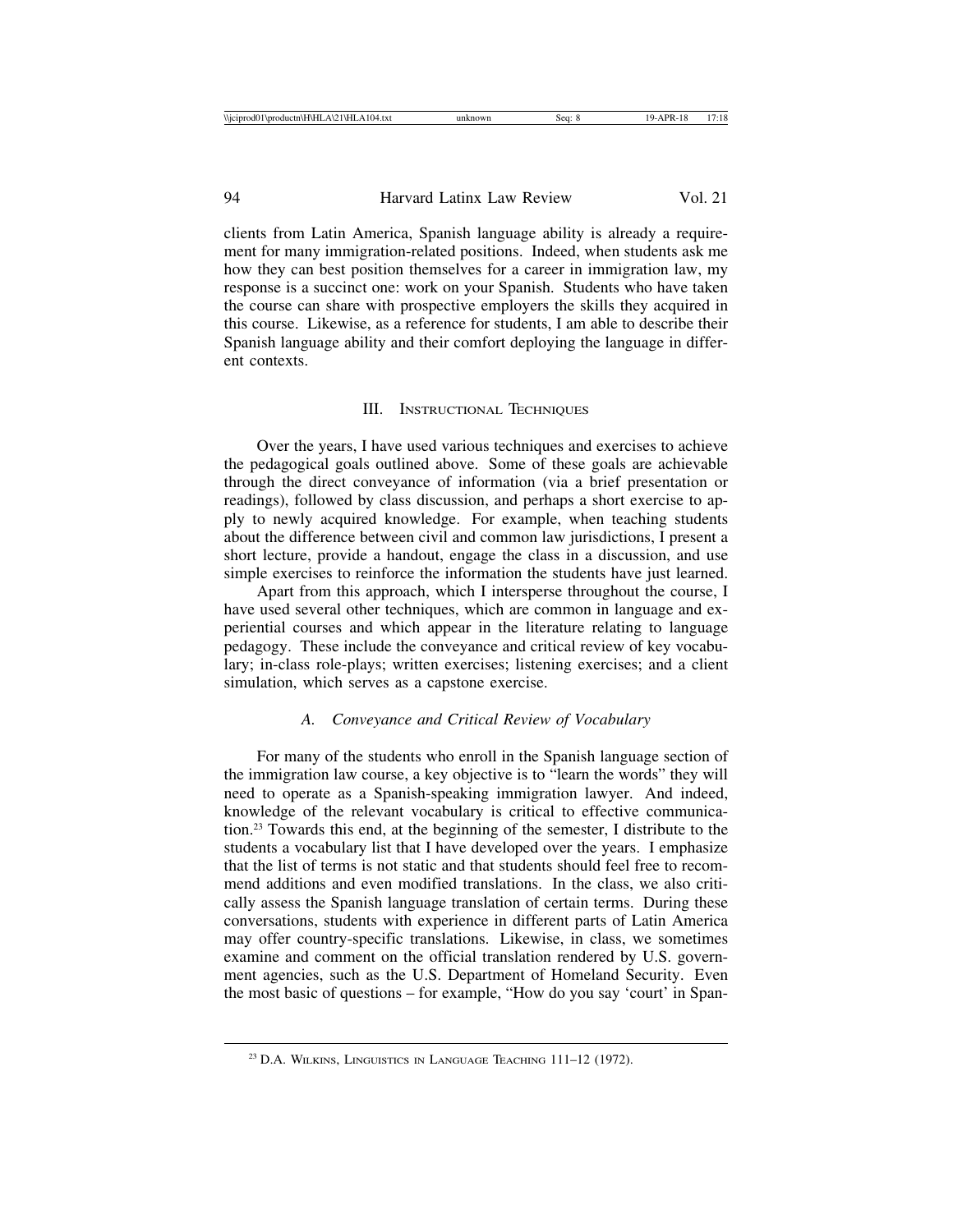ish?" – can yield rich discussions about different legal systems, variations in the Spanish language, the growth of "Spanglish," and more.

One pedagogical approach for teaching vocabulary is to encourage students to derive meaning from context.24 In the class, I ask students to do precisely this, using news articles or video clips. For example, in many class sessions, I ask students to read a short article in Spanish, relating to a substantive topic corresponding to that class session. Often, I work with my teaching assistant to identify an article that contains vocabulary or idioms that the students likely have not seen before. In addition to asking the students to summarize and reflect upon the content of the article, we discuss unfamiliar terms and phrases, pausing to analyze how some students had discerned the meaning from the context. In a similar fashion, I use short video clips, typically of news stories from Spanish language networks, and ask students to keep track of terms they do not know. I ask students questions about the substantive content of the video clips. And to reinforce the newly acquired vocabulary, I apply a common technique in language learning,25 and ask them to write a sentence in Spanish using several of the words. All of these exercises have the added benefit of strengthening the students' reading and listening comprehension in Spanish.

#### *B. In-Class Role-Plays*

One of the most versatile teaching tools has been the use of in-class role-plays. Role-plays, unlike more passive forms of learning, engage students psychologically, and present them with scenarios they are likely to encounter in real life.26 Additionally, because role-plays tend to be relatively brief and informal, instructors can easily craft exercises pegged to different substantive and language-related concepts.27 Moreover, the use of role-plays disrupts the traditional teacher-student classroom dynamic and allows students to participate in a relatively enjoyable form of language learning in a safe environment.<sup>28</sup> These exercises also permit peers and instructors to provide constructive feedback.29

<sup>24</sup> Hossein Nassaji, *L2 Vocabulary Learning from Context: Strategies, Knowledge Sources, and Their Relationship With Success in L2 Lexical Inferencing*, 37 TESOL Quar-<br>terly 645, 645 (2003).

<sup>&</sup>lt;sup>25</sup> See, e.g., EDGAR DALE, JOSEPH O'ROURKE & HENRY A. BAMMAN, TECHNIQUES OF TEACHING VOCABULARY (1971); Keith S. Folse, *The Effect of Type of Written Exercise on L2 Vocabulary Retention*, 40 TESOL QUARTERLY 273 (2006) (measuring the relative effect on vocabulary retention of different exercises, including writing original sentences).

<sup>&</sup>lt;sup>26</sup> D.R. Cruikshank & Ross Telfer, *Classroom Games and Simulations*, 19 THEORY INTO PRACTICE 75, 77 (1980).

<sup>&</sup>lt;sup>27</sup> GILLIAN PORTER LADOUSSE, ROLE PLAY 5–6 (1987).<br><sup>28</sup> Rebecca L. Oxford, Roberta Z. Lavine & David Crookall, *Language Learning Strate*gies, the Communicative Approach, and their Classroom Implications, 22 FOREIGN LANGUAGE ANNALS 29, 36 (1989).

<sup>&</sup>lt;sup>29</sup> Feng Liu & Yun Ding, *Role-play in English Language Teaching*, 5 AsIAN Soc. Sci. 140, 142–43 (2009).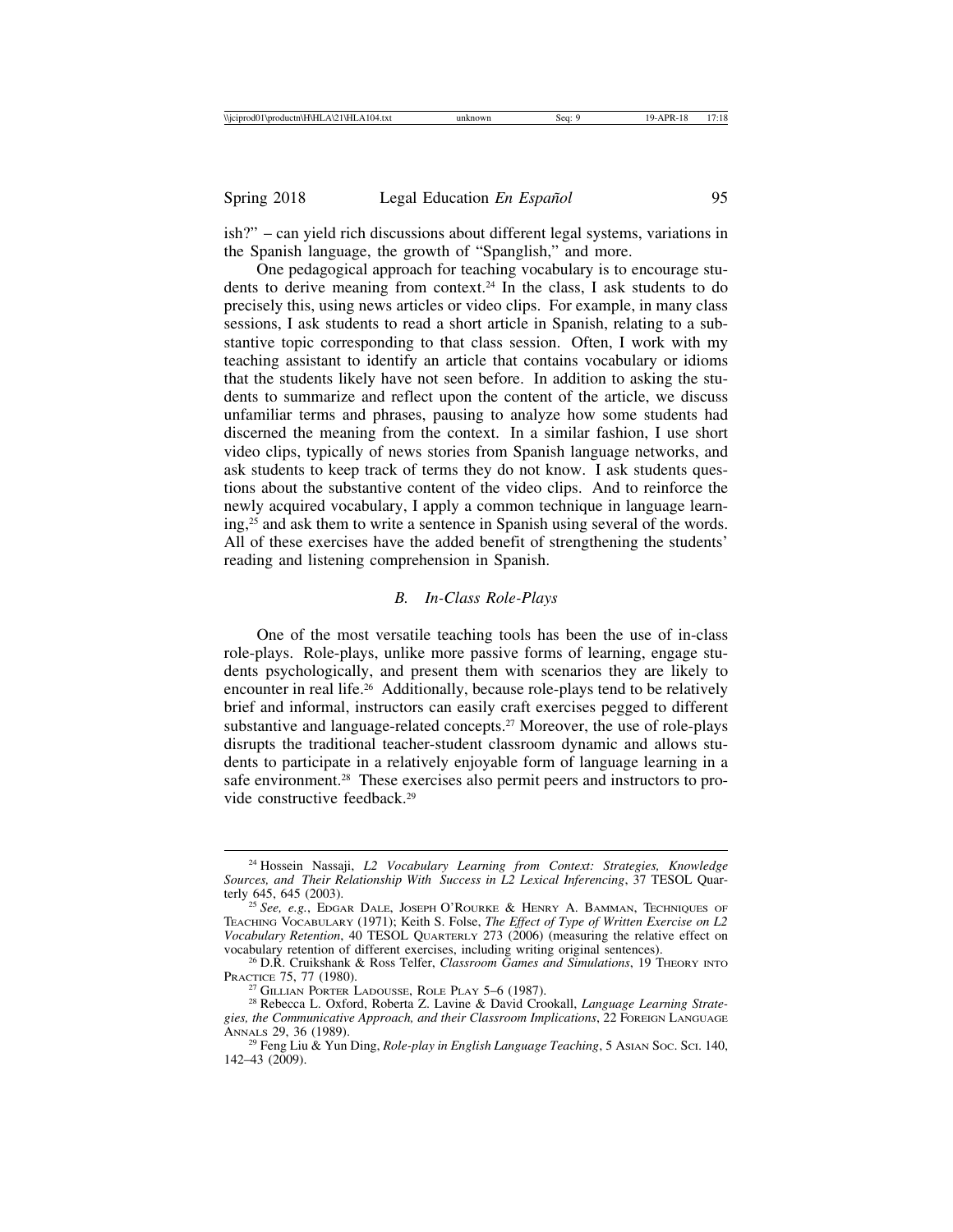For virtually every class session, I present the students with a hypothetical scenario in which they must assume the role of a lawyer, discussing an immigration law matter with one or more Spanish-speaking interlocutors. Typically, the students will engage in an attorney-client role-play, but on some occasions, I specify a different interlocutor – for example, an attorney or law professor from Latin America. Occasionally, the role-plays ask the students to deliver a short know-your-rights presentation in Spanish, or to otherwise interact with a group of community members. Apart from strengthening the students' Spanish language abilities, the role-plays are useful for reinforcing the substantive concepts taught in the "core" course.<sup>30</sup>

For the lawyer-client role-plays, I typically ask the students to work in pairs, with one student playing the attorney and the other playing the client. I present the students with a hypothetical scenario and ask them to begin their conversations. During this time, my teaching assistant and I will walk around the classroom, so that we can listen to the ongoing role-plays among the pairs, answer questions, and provide feedback.<sup>31</sup> Typically, we then invite one of the pairs to perform the role-play before the entire class. Thereafter, fellow students offer a constructive critique of what they observed. I offer the students a framework for this critique, suggesting that they focus on three areas: (1) correct use of grammar and vocabulary, (2) substantive legal accuracy, and  $(3)$  communication style and body language.<sup>32</sup>

On some occasions, when we wish to control the narrative or inject particular issues, my teaching assistant or I will play the role of the client. Likewise, I periodically invite a former student to the class to play the client. In these scenarios, we either allow the entire class to question and interact with the client or ask a pair of students to come to the front of the classroom and serve as the lawyers for that interaction.

There are myriad possibilities for structuring these role-plays to address specific substantive topics or lawyering challenges. For example, some of the role-plays require the students to articulate, in Spanish, particular aspects of U.S. immigration law to a specific audience. During one class session, I presented the students with the following scenario:

Explíquele a las siguientes personas sobre cómo funciona el sistema de inmigración en los Estados Unidos, sobre la organización administrativa de dicho sistema y el rol que desempeñan las difer*entes agencias federales en el mismo.*

<sup>&</sup>lt;sup>30</sup> Indeed, students who enroll in the Spanish language section have consistently expressed that the exercises in Spanish allowed them to solidify their knowledge of substantive immigration law. On the whole, students in the Spanish language section tend to perform slightly better on the end-of-semester exam than their peers in the "core" course. Although their work in the Spanish language section could certainly enhance their exam performance, other factors may also be at play. <sup>31</sup> For a similar approach to supervising role-plays, *see* Donna Reseigh Long & Janice

Lynn Macián, *Preparing Spanish Majors for Volunteer Service: Training and Simulations in an Experiential Course*, 91 Hispania 167, 170 (2008).

<sup>&</sup>lt;sup>32</sup> See also PORTER LADOUSSE, *supra* note 27, at 16–17 (offering some reflections on how to structure a post-role-play debriefing).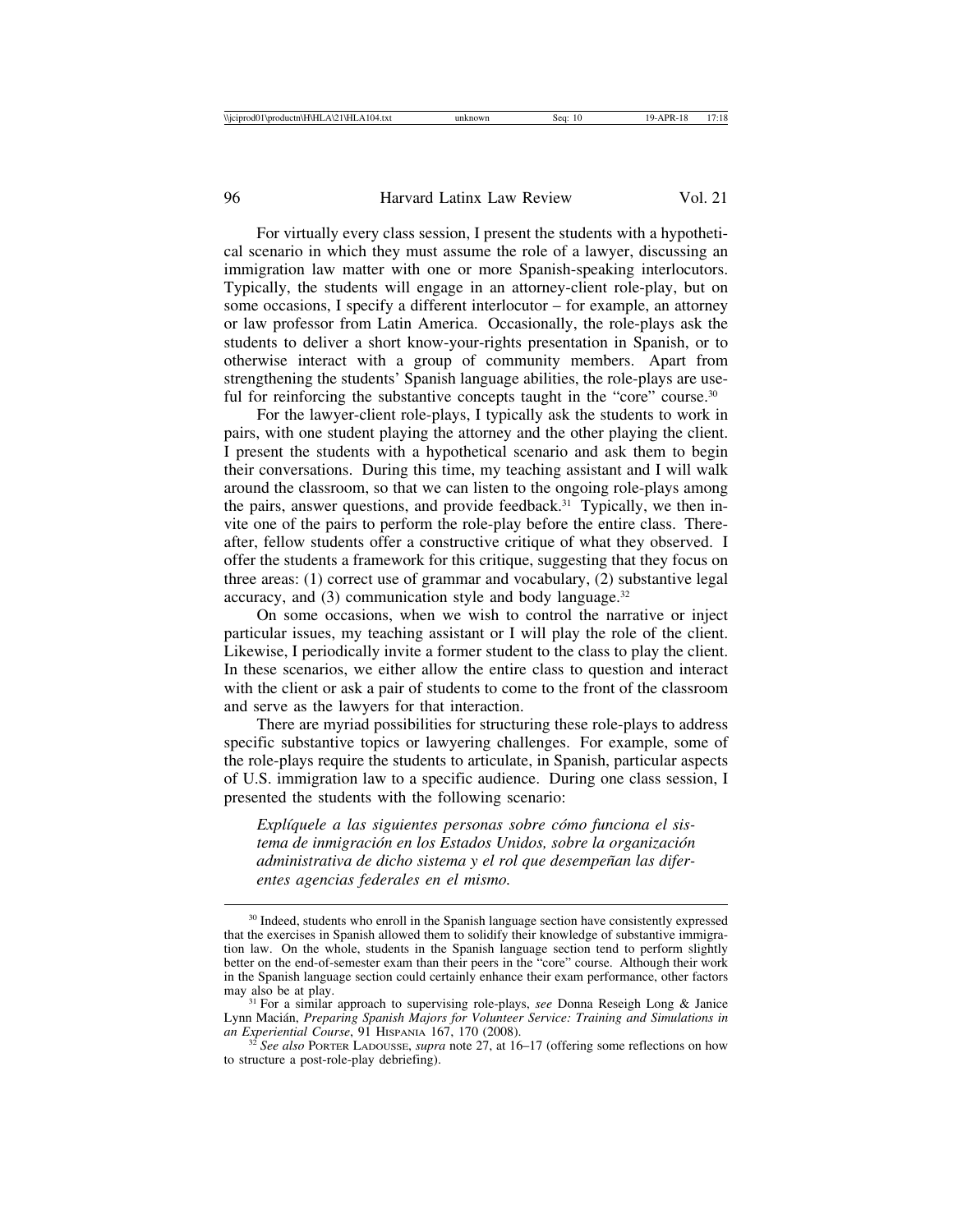*1) Una abogada colombiana que quiere aprender sobre el tema.* 2) Un joven indocumentado que se salió de la escuela cuando es*taba en tercer grado.*

Explain how the U.S. immigration system works to the following people, including the administrative structure of the system and the role of different federal agencies.

1) A Colombian lawyer who wants to learn about the topic.

2) An undocumented youth who dropped out of school when he was in the third grade.

By making the first interlocutor an attorney, the students faced the challenge of expressing themselves in Spanish with relative sophistication. By then adding the second interlocutor, who has much less formal education, I could introduce the concept of language "register"33 and how one modulates their manner of speaking in different audiences and contexts.<sup>34</sup>

The role-plays also address substantive legal issues that often arise in cases involving immigrant clients. For example, this role-play addresses whether one can obtain legal status by marrying a U.S. citizen:

*Reynaldo es mesero en un restaurante tailand´es. El es ciudadano ´ argentino y entr´o sin papeles. Reynaldo quiere inmigrar permanentemente y piensa casarse con su novia, Magda. Magda es ciudadana de los EEUU y trabaja en el mismo restaurante. ¿Es posible que Reynaldo obtenga su residencia por medio de Magda* sin salir del país? Explique las cláusulas pertinentes de la sec*ci´on 245 de la Ley de Inmigraci´on y Nacionalidad.*

Reynaldo is a waiter at a Thai restaurant. He is an Argentine citizen and entered without documents. Reynaldo wants to immigrate permanently and is considering marriage to his girlfriend, Magda. Magda is a U.S. citizen and works at the same restaurant. Is it possible for Reynaldo to obtain permanent residence through Magda without departing the country? Explain the relevant clauses of section 245 of the Immigration and Nationality Act.

Another role-play involved the process of sponsoring an immigrant worker for a green card:

*Xiomara es una ciudadana de los EEUU y le gustar´ıa emplear formalmente a Luisa, una ciudadana de Honduras, como ni˜nera*

 $33$  Language register is another way to describe language style, to be varied "to accommodate the requirements of social situations. . . . For example, we speak differently to a policeman who has stopped us on the highway than we do to our children. Different language registers reflect who the speaker is addressing, where he/she is, what the social event is, what topics are appropriate and the social relationship between the speakers." Joanne Volden & Autumn Sorenson, *Bossy and nice requests: Varying language register in speakers with autism*

<sup>&</sup>lt;sup>34</sup> PORTER LADOUSSE, *supra* note 27, at 9–10 (noting that role plays are especially valuable for familiarizing students with register).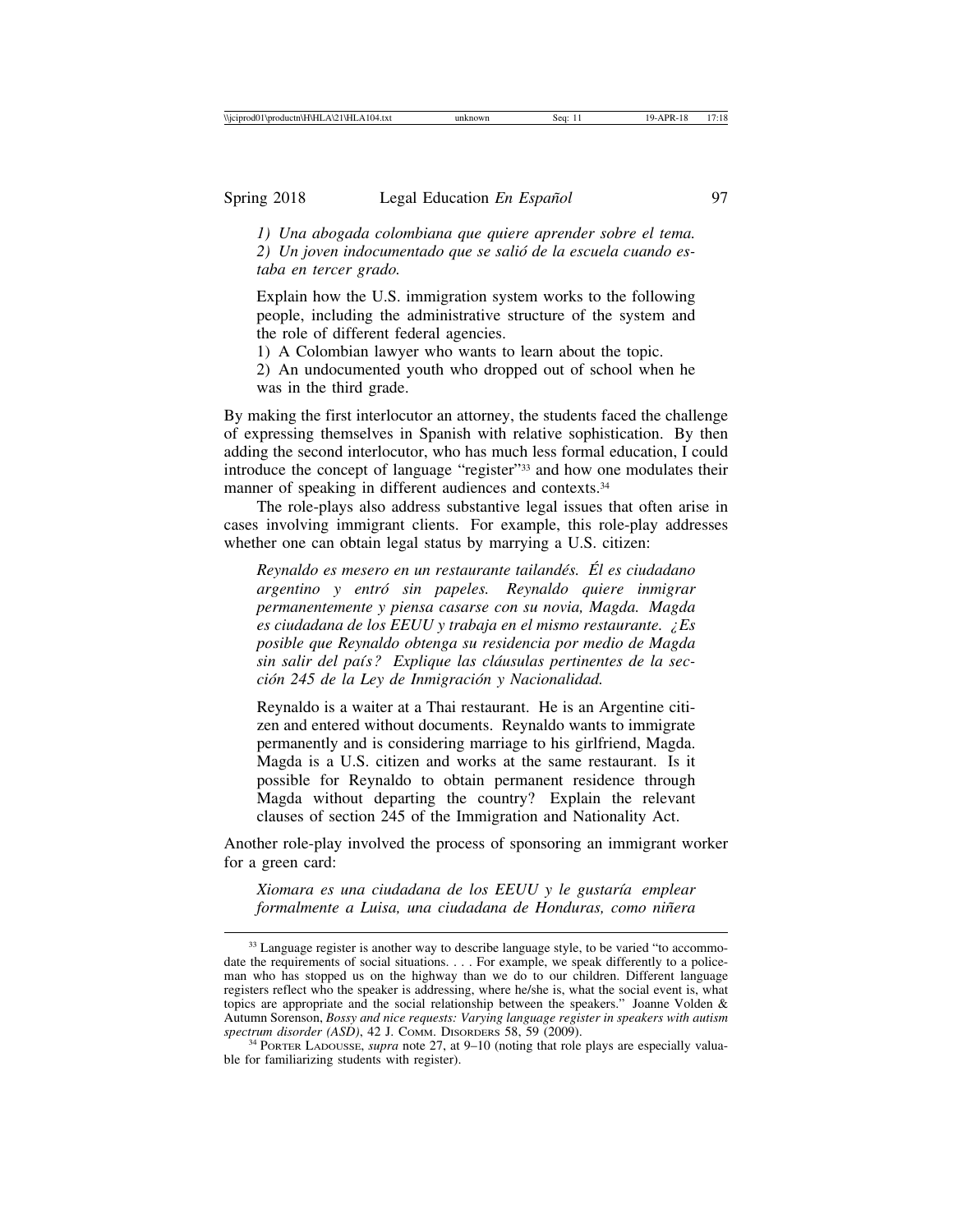*para su hijo Alfredo. Alfredo es un ni˜no sordo y tiene 8 a˜nos de edad. Luisa lo ha cuidado y le ha ense˜nado el lenguaje de signos por los ´ultimos 3 a˜nos.*

*Xiomara y Luisa llegan a su oficina y quieren saber si Xiomara puede patrocinar a Luisa para una visa permanente. Explique los procesos relevantes.*

Xiomara is a U.S. citizen and would like to formally employ Luisa, a Honduran citizen, as a nanny for her son, Alfredo. Alfredo is an eight-year-old deaf child. Luisa has cared for him and has taught him sign language for the last three years.

Xiomara and Luisa arrive at your office and want to know if Xiomara can sponsor Luisa for a permanent visa. Explain the relevant processes.

Yet another role-play requires explaining the immigration consequences of criminal convictions and the contours of different criminal-immigration categories:

*Jorge es residente permanente. Recibi´o su residencia en 2007 por medio de su esposa. No ha salido del pa´ıs. En 2013, Jorge rob´o un automóvil y pasó 11 meses en la cárcel. La pena por este delito es un m´aximo de 2 a˜nos.*

*¿Es Jorge deportable? Explique las secciones relevantes de la INA y también el concepto de delitos de vileza moral.* 

Jorge is a permanent resident. He received his residency in 2007 through his wife. He has not left the country. In 2013, Jorge stole a car and spent 11 months in jail. The maximum sentence for this crime is two years.

Is Jorge deportable? Explain the relevant sections of the INA and also the concept of crimes involving moral turpitude.

The above examples all relate to substantive immigration law. The Spanish language section addressed other challenges that immigrants encounter in navigating legal processes, including the unauthorized practice of law by *notarios* or other immigrant consultants.<sup>35</sup> The following role-play addressed that issue:

*Oscar es un salvadore˜no que est´a preocupado de su caso migratorio. Oscar obtuvo la ayuda de una consultora legal porque ´el cre´ıa que podr´ıa ser m´as econ´omico que pagar por un abogado. Oscar le entreg´o \$7,500 para que ella llenara y some-*

<sup>35</sup> *See generally* Andrew F. Moore, *Fraud, the Unauthorized Practice of Law and Unmet Needs: A Look at State Laws Regulating Immigration Assistants*, 19 GEO. IMMGR. L.J. 1 (2004).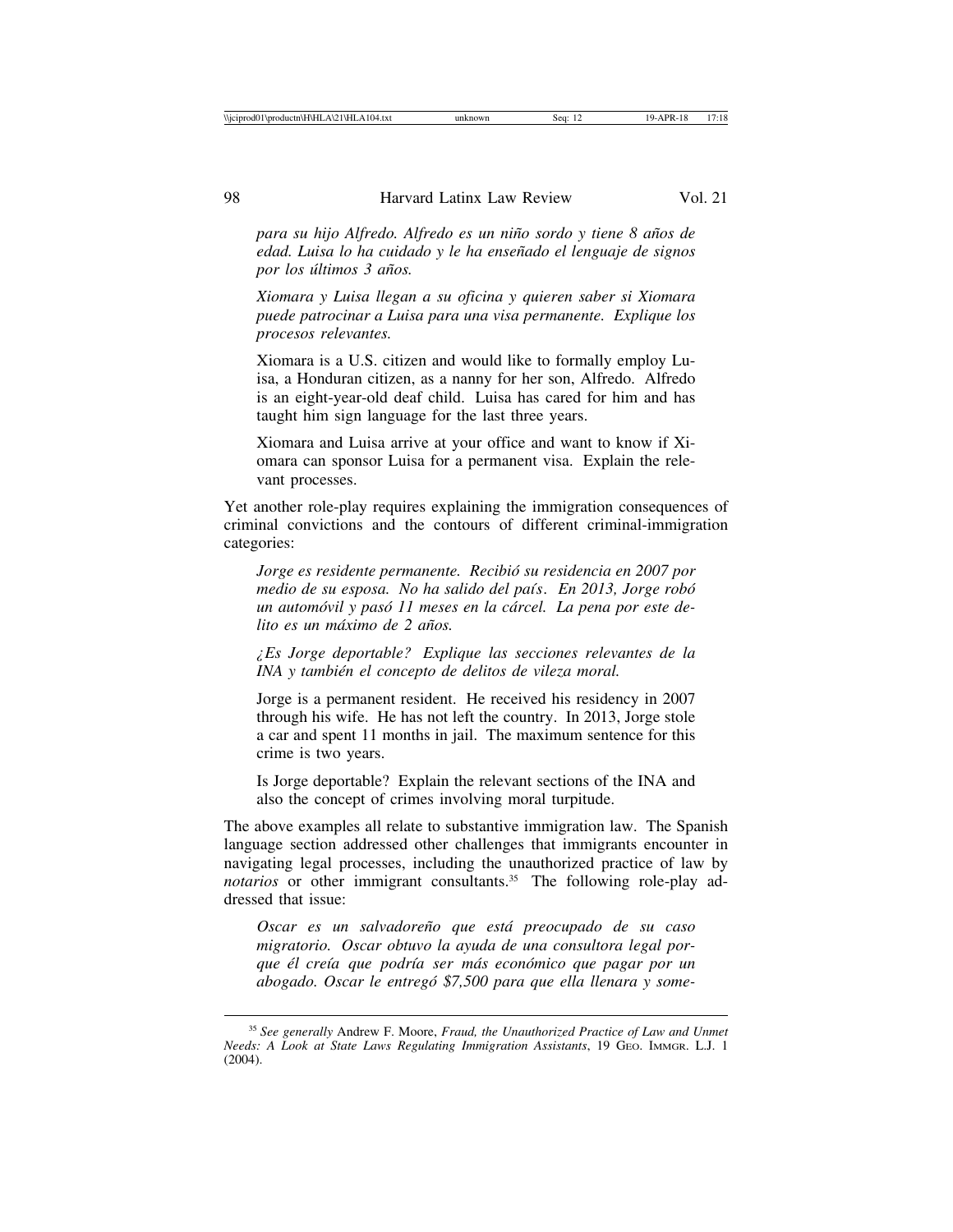*tiera una solicitud con inmigraci´on. Oscar se ha informado de que su solicitud nunca fue sometida y est´a confundido sobre lo que* sucedió. Ud. se da cuenta de que Oscar ha sido víctima de un *fraude. Explíquele a Oscar sobre el fraude notarial.* 

Oscar is an El Salvadoran national who is worried about his immigration case. Oscar got help from a legal consultant because he thought it would be cheaper than paying for a lawyer. Oscar gave her \$7,500 so that she would prepare and submit an application to the immigration agency. Oscar learned that his application was never submitted and he is confused about what happened. You realize that Oscar was the victim of fraud. Explain the concept of "notary fraud" to Oscar.

Additionally, the role-plays provided the optimal vehicle to tackle ethical issues that commonly arise when working with immigrant clients. Students often struggle when talking about employment authorization, the use of fake documents, and whether one could or should work without authorization. In class, we explored these issues through this role-play:

*Juan, un migrante indocumentado, quiere trabajar, pero no tiene permiso de trabajo. Expl´ıquele a Juan las posibles consecuencias* legales de trabajar sin autorización.

Juan, an undocumented immigrant, wants to work but does not have work authorization. Explain to Juan the possible legal consequences of working without authorization.

On a few occasions, I asked a former student to join the class, and to play the client in a series of role-plays. The presence of an unknown individual allowed for greater verisimilitude and permitted exploration of different lawyering challenges. For example, I asked the former student (coincidentally, an actress-turned-law student) to play the role of a very affectionate, chatty client, who warmly greeted the students with hugs. In a subsequent role-play, the same individual would play a client who had suffered domestic violence, and was visibly distraught and withdrawn. These role-plays allowed the class to engage on a range of questions: How do you react, in spoken Spanish, to a client who is visibly upset, perhaps even crying? When, if at all, is it appropriate for a lawyer to physically touch a client, in order to comfort him or her? Does the lawyer's gender matter? How does one react if a client tries to embrace or hug you? How do cultural differences factor into these scenarios?<sup>36</sup> Although such questions rarely

<sup>&</sup>lt;sup>36</sup> These role-plays can also be used to address issues of racial difference and how they are discussed in different cultural contexts. As my colleague Macarena Sáez appropriately noted, the unique histories of race relations in Latin America and in the U.S. are reflected in language usage. Consequently, what is considered offensive in a particular sociolinguistic context may be considered acceptable in another.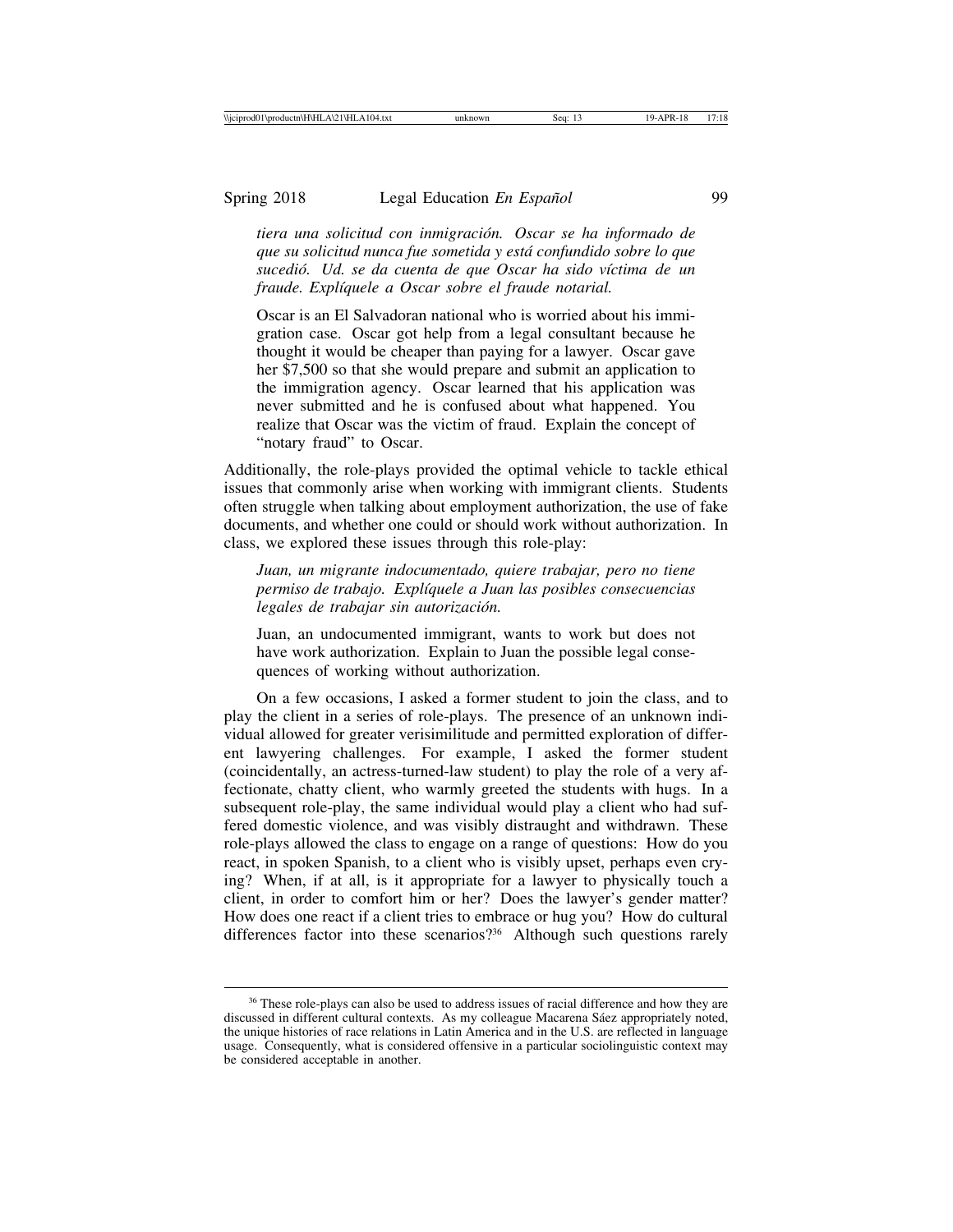have definitive answers, the exercises consistently prompt robust discussion among the students.

As noted above, some of the role-plays situated the students (acting as lawyers) vis-à-vis a larger group of individuals (played by their classmates). For example, this role-play relates to the advantages and disadvantages of working in the U.S. as temporary guest workers:

*Est´an de viaje en Guatemala y hablan con un grupo de trabajadores en la capital. Ellos tienen inter´es en viajar a los* EEUU para trabajar en jardinería (cortar grama) para una com*pa˜n´ıa que se llama Brickman. Algunos amigos de ellos han tenido problemas con las visas H-2B y quieren saber lo bueno y lo* malo de esa categoría de visas.

You are traveling in Guatemala and speak with a group of workers in the capital. They are interested in traveling to the U.S. to work in landscaping (mowing lawns) for a company called Brickman. Some friends of theirs have had problems with H-2B visas and they want to know the good and the bad about this category of visas.

In another role-play, I asked students to articulate the complex concept of plenary power to a group of immigrants, in an effort to explain the actions of immigration officers:

*Est´an hablando con un grupo de trabajadores que entraron con visas temporales. Algunos comentaron que los oficiales de in*migración en el aeropuerto no les trataron con respeto, y les *hicieron muchas preguntas personales e inclusive no permitieron* entrar a un colega que tenía visa de entrada válida. Explíqueles *el concepto del poder pleno de inmigraci´on, y c´omo se relaciona con su experiencia en el aeropuerto.*

You are speaking with a group of workers who entered with temporary visas. Some commented that the immigration officers at the airport did not treat them with respect, and asked them many personal questions, and even prohibited the entry of a colleague who had a valid visa for entry. Explain the concept of the plenary immigration power, and how it relates to their experience at the airport.

In these role-plays, I encourage the "audience" (the rest of the class) to engage in tough, sometimes rapid-fire questioning. For those students playing the lawyers, these exercises literally require them to get on their feet, manage multiple questions, and adopt a communication style suitable for a larger group of individuals.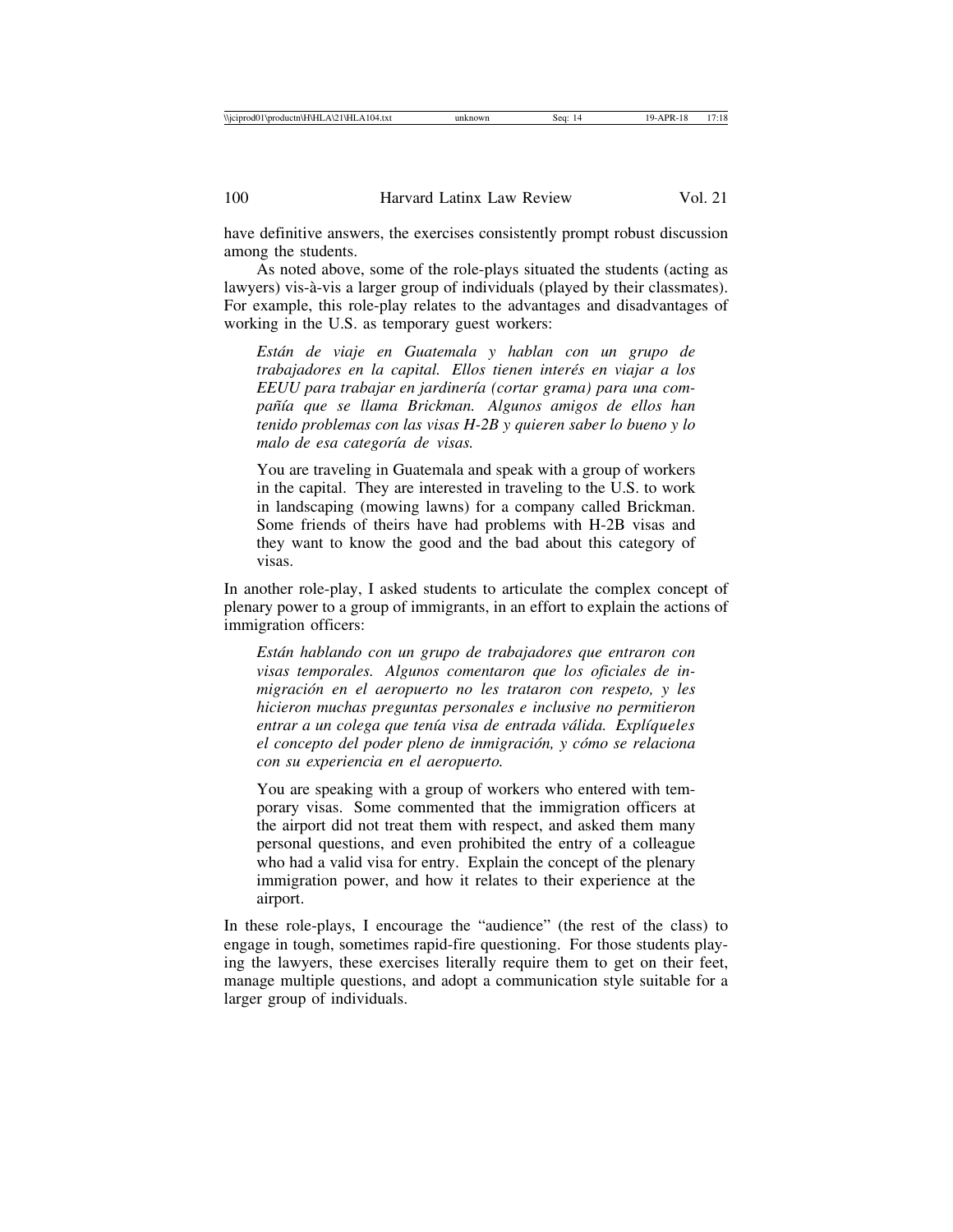# *C. Written Exercises*

Over the course of the semester, students in the Spanish language section must complete several written assignments. These written exercises help students strengthen their writing ability in Spanish, which is typically much weaker than their spoken language ability. This is consistent with research on language pedagogy, which has found that even advanced students of a second language express themselves in writing with much less complexity and sophistication than a native speaker.<sup>37</sup> In this regard, however, it is notable that the written exercises in my course prove challenging for both native and non-native speakers. Indeed, I have observed that heritage language students who learned Spanish at home, and who never formally studied the language, are prone to making spelling errors. The written exercises allow me to identify these errors, and to work with the students on correcting them. For all of the students, the written exercises allow for review and application of grammar rules, along with considerations of syntax, tone, and structure.

For the first written exercise of the semester, I ask students to translate a client's birth certificate from Spanish to English. For this purpose, I have used a redacted El Salvadoran birth certificate from a case that I previously worked on. This birth certificate contains an abundance of Spanish legalese, including terms that one cannot find easily in most Spanish-English dictionaries. Moreover, the birth certificate is essentially one very long sentence in Spanish. This translation is typically a challenging exercise for the students, given the opaque, confusing language in the document. After the students submit their translations, we devote significant class time to discussing different approaches to translation, including the importance of ensuring clarity and comprehension in the target language. I also share translations prepared by a few different students, and the class engages in a discussion and critique of the distinct approaches. As part of our discussions, we discuss U.S. Citizenship and Immigration Services ("USCIS") guidance regarding the translation of documents, along with common practices among U.S. immigration attorneys.

In addition to this exercise, I ask students to write a formal letter, in Spanish, to a client. The idea for this exercise emerged from my own experiences in practice: while I was quite comfortable with my spoken language skills, I struggled with formal writing in Spanish. To give the students practice in this regard, I instruct them to draft a letter to a fictional client, and provide background regarding the case and the client's prior interactions with the lawyer. In brief, the case involves a green card holder who wishes to submit a petition that would allow his wife (who is living overseas) to immigrate to the U.S. on a permanent visa. The purpose of the letter is to explain to the client the next steps in the process, and the information that

<sup>37</sup> Eli Hinkel, *Current Perspectives on Teaching the Four Skills*, 40 TESOL Q. 109, 123 (2006).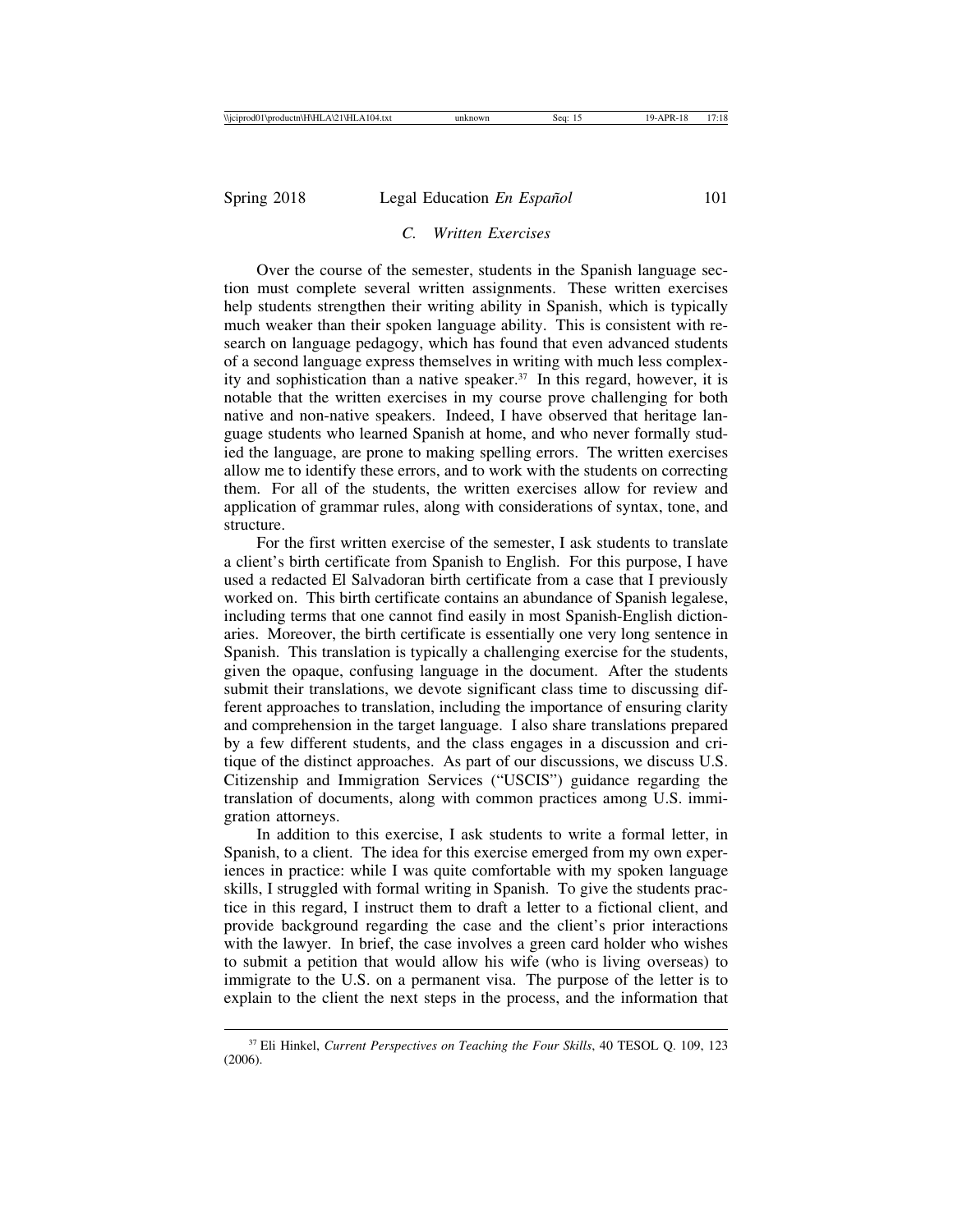the lawyer needs to proceed. The letter also includes a common lawyering challenge: how to deal with a client who does not return phone calls. Therefore, in drafting the letter, the students must assess the level of detail that is appropriate, and the tone to use for a somewhat disengaged client.

As with the translation, we allocate class time to discuss the letters and reflect upon how the students approached the task. During this conversation, I circulate to the students two or three examples of letters prepared by their peers; we converse about the strengths and weaknesses of these letters. I also describe how formal business letters are typically structured in Spanishspeaking countries in Latin America, including common salutations and closings, sentence structure, tone, and formatting. In addition to this class discussion, my teaching assistant and I provide individual feedback on each of the students' letters.

Apart from the translation and the client letter, I have incorporated different written exercises over the years. When I first started teaching the course, I asked students to prepare a client retainer agreement in Spanish, specifying the core components that should be integrated but leaving the structure and exact wording to the student. Upon further reflection, I chose to discontinue this exercise, since in practice, most young lawyers will rely upon retainer agreements used within their organizations or firms, or will look to colleagues for models. Indeed, in completing that exercise, many students found Spanish language retainer agreements online, and used those as a template for the retainer they drafted for the course.

More recently, I have asked students to write a short client declaration in Spanish. For this purpose, I have had a teaching assistant or former student play the role of the client, who the class interviews collectively regarding a particular legal issue. I then ask the students to prepare a short (onepage) declaration, in Spanish, presenting, in a persuasive manner, the facts elicited during the interview. This exercise, and the class discussion that follows, allows for consideration of the appropriate format for an affidavit, and how best to present facts in an understandable way while being true to the client's "voice." We also discuss some fundamentals of client interviewing, including how to build rapport while eliciting the facts needed for the declaration. In these conversations, I emphasize that the relevant legal elements should serve as a guide, both for the interview and for the drafting of the declaration.

#### *D. Listening Exercises*

Among scholars of language pedagogy, there is growing consensus about the importance of listening comprehension to the overall process of mastering a second language.38 Research from the field of linguistics suggests that listening comprehension is an important predicate to achieving

<sup>38</sup> *See, e.g.*, Patricia A. Dunkel, *Developing Listening Fluency in L2: Theoretical Principles and Pedagogical Considerations*, 70 THE MOD. LANGUAGE J. 99, 99 (1986); Larry Van-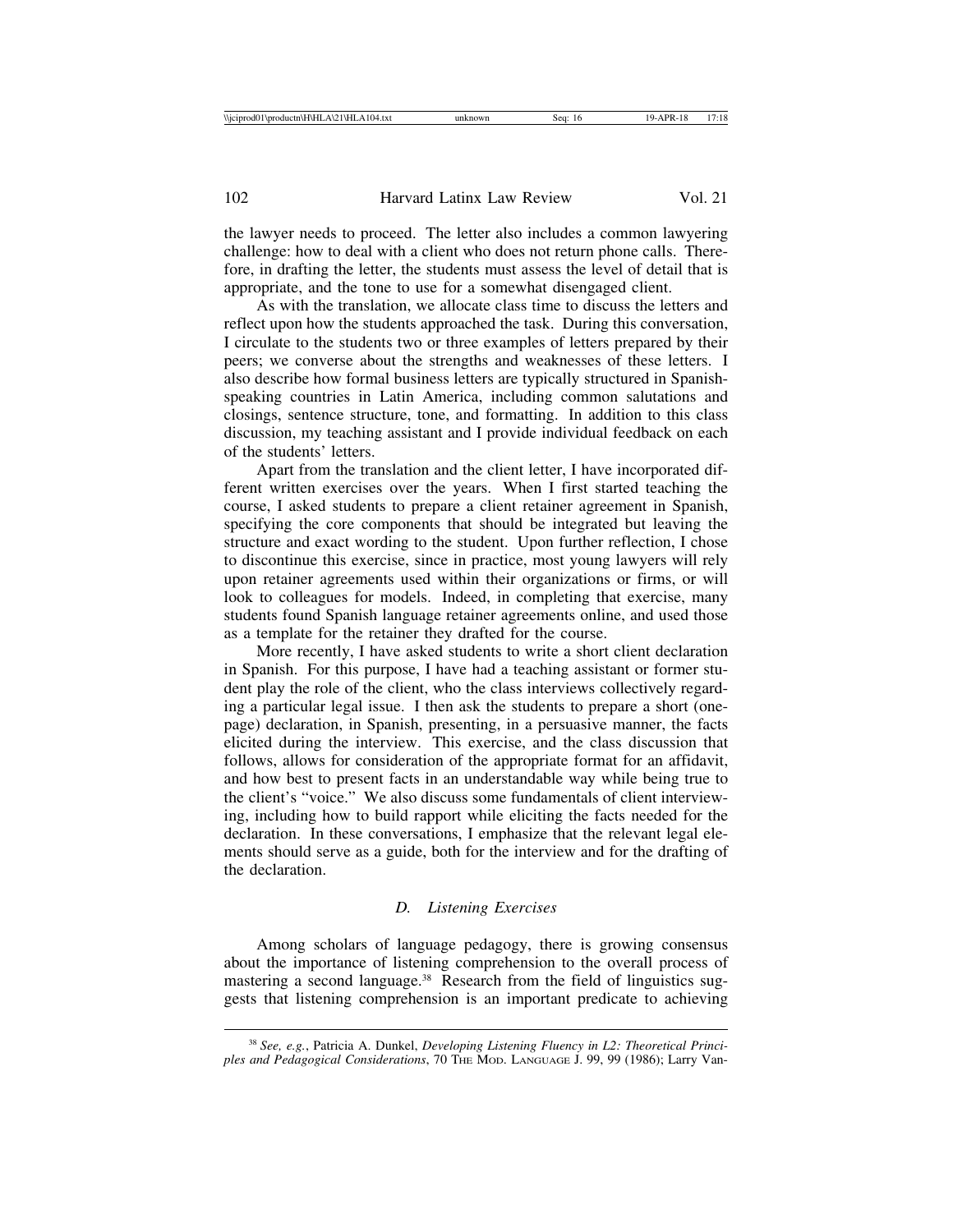proficiency in the spoken language.39 Other research has identified a link between listening and reading ability, suggesting that these two domains of language ability are mutually reinforcing.<sup>40</sup> Although listening activities are sometimes neglected in language-related courses, they provide an important opportunity to strengthen a commonly used skill.41 For immigration lawyers in the U.S., whose work often requires absorbing the fine details of a spoken narrative, listening ability in Spanish is critically important.

For these reasons, over the course of the semester I utilize several listening exercises, designed to enhance the students' listening comprehension and to assess how others articulate legal concepts in Spanish. In advance of the class sessions, I identify video clips (easily found on YouTube) of lawyers explaining, in Spanish, concepts in U.S. immigration law. Similarly, I have used portions of news segments from Spanish language television networks, featuring lawyers who are explaining or answering questions about developments in immigration law.42 After I present these clips, I engage the students in a conversation about the accuracy of the explanations, and how one might present the information differently, given the topic and the audience. The clips also provide students with a flavor for the information (both accurate and inaccurate) that clients receive via Spanish-language media. Additionally, as noted above, clips of this nature allow students to learn new words and phrases in Spanish.

I have also used a dictogloss exercise,<sup>43</sup> at the suggestion of a Spanish language teacher at American University. A dictogloss is an exercise where the instructor reads a passage (in whatever language the students are learning), and asks the students to note key words and phrases. Typically, the instructor will read the passage twice – the first time can be at a slightly reduced speed, and the second time, at regular speed. The students then work in groups to try to reconstruct the text, and the class as a whole discusses and analyzes the reconstructed texts. A dictogloss is obviously useful for listening comprehension, but also helps refine grammar and reinforce

*Reading as a Pre-Listening Task*, 17 THE KOREAN LANGUAGE IN AM. 166, 170–71 (2012). <sup>42</sup> In these clips, the speakers typically use a "neutral" Latin American Spanish accent. Occasionally, the clips include interviews of individuals who speak with a more distinct accent. Upon reflection, I could use these listening exercises more strategically, to further expose students to different varieties of Latin American Spanish. To some degree, this already occurs in the classroom, with the students themselves speaking with distinct accents from throughout the region. Additionally, in the literature on language pedagogy, some scholars have cautioned against the use of "authentic" language because cultural references and colloquialisms can impede comprehension. Hinkel, *supra* note 37 at 118. Given that the students in my course have relatively advanced levels of Spanish, I have intentionally exposed them to such regionalisms and cultural references.

<sup>43</sup> See. e.g., Zorana Vasiljevic, *Dictogloss as an Interactive Method of Teaching Listening Comprehension to L2 Learners*, 3 ENG. LANG. TEACHING 41 (2010).

dergrift, *Facilitating second language listening comprehension: acquiring successful*

<sup>&</sup>lt;sup>39</sup> Dunkel, *supra* note 38 at 100.<br><sup>40</sup> Gary Buck, *Listening comprehension: Construct validity and trait characteristics*, 42<br>LANGUAGE LEARNING 313 (1992).

<sup>&</sup>lt;sup>41</sup> Sumi Chang, *Approaching L2 Listening Comprehension for Advanced Learners: Using Reading as a Pre-Listening Task, 17 The KOREAN LANGUAGE IN AM. 166, 170–71 (2012).*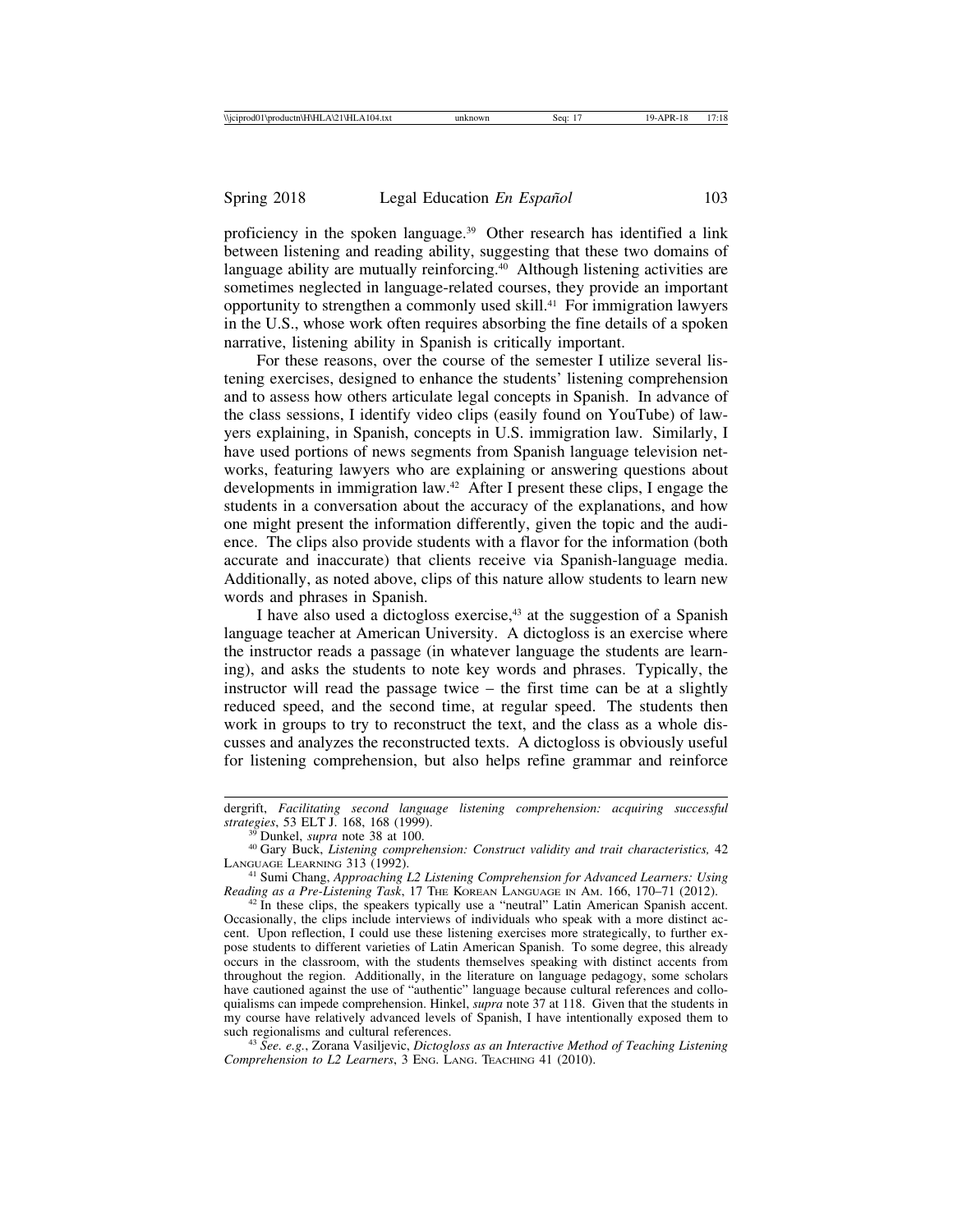vocabulary through the process of reconstructing the text. I have used different passages about U.S. immigration law, of moderate sophistication, for the dictogloss exercise.<sup>44</sup>

# *E. Client Simulation*

As a capstone experience for the Spanish language section, I ask all of the students to participate in an in-depth client simulation. The simulation has many of the same pedagogical benefits as the in-class role-plays, but requires more advance preparation, a longer period of time in role, and more comprehensive assessment of the student's performance.<sup>45</sup> For this simulation, the students meet one-on-one with a Spanish-speaking actor, who plays the role of a Latino immigrant client. In advance of the meeting, the students receive a short memo describing some basic facts of the case, and the objectives of the client. The interviews, which are capped artificially at around 30-40 minutes each, are digitally recorded. During the interviews, the students explore both the issues presented in the memo and other potentially relevant topics. Following the interview, the students watch their recording and provide written reflections on the strengths and weaknesses of their performance, challenges they encountered, and things they would do differently in retrospect. I then meet with each student, and provide feedback on how the students expressed themselves in Spanish, and on the clarity and legal accuracy of their explanations.

The simulation has proven to be an invaluable exercise. Although such exercises are common in law school clinics, many of the students had never seen themselves on tape, let alone speaking in Spanish to a client. This is critical because students tend to underestimate their ability to speak in Spanish, and the recording is often a confidence boost. Watching the recording also allows viewers to diagnose recurring Spanish language errors, and to observe how the student presents herself as a professional. In the reflection meeting, I provide my own feedback, and share comments from the actor about the student's performance, including their professional demeanor and the clarity of their explanations. The student and I brainstorm strategies for how to overcome some of the communicative challenges that we observed or the actor noted. We also discuss some approaches and techniques that the students can apply to future interviews.

Interviewing simulations provide instructors the opportunity to test the students' knowledge on substantive legal issues, and to examine how they would handle different lawyering scenarios. In developing the hypothetical facts for the simulation, I purposefully integrated complex issues relating to unlawful presence and inadmissibility. I also integrated an ethical quandary,

<sup>44</sup> The dictogloss exercises were particularly challenging for some of the non-native speakers in the class. The specific passage chosen will depend, of course, on the overall language ability of the students.

<sup>&</sup>lt;sup>45</sup> PORTER LADOUSSE, *supra* note 27, at 5 (noting similarities between simulations and role plays, but adding that "simulations are complex, lengthy, and relatively inflexible events").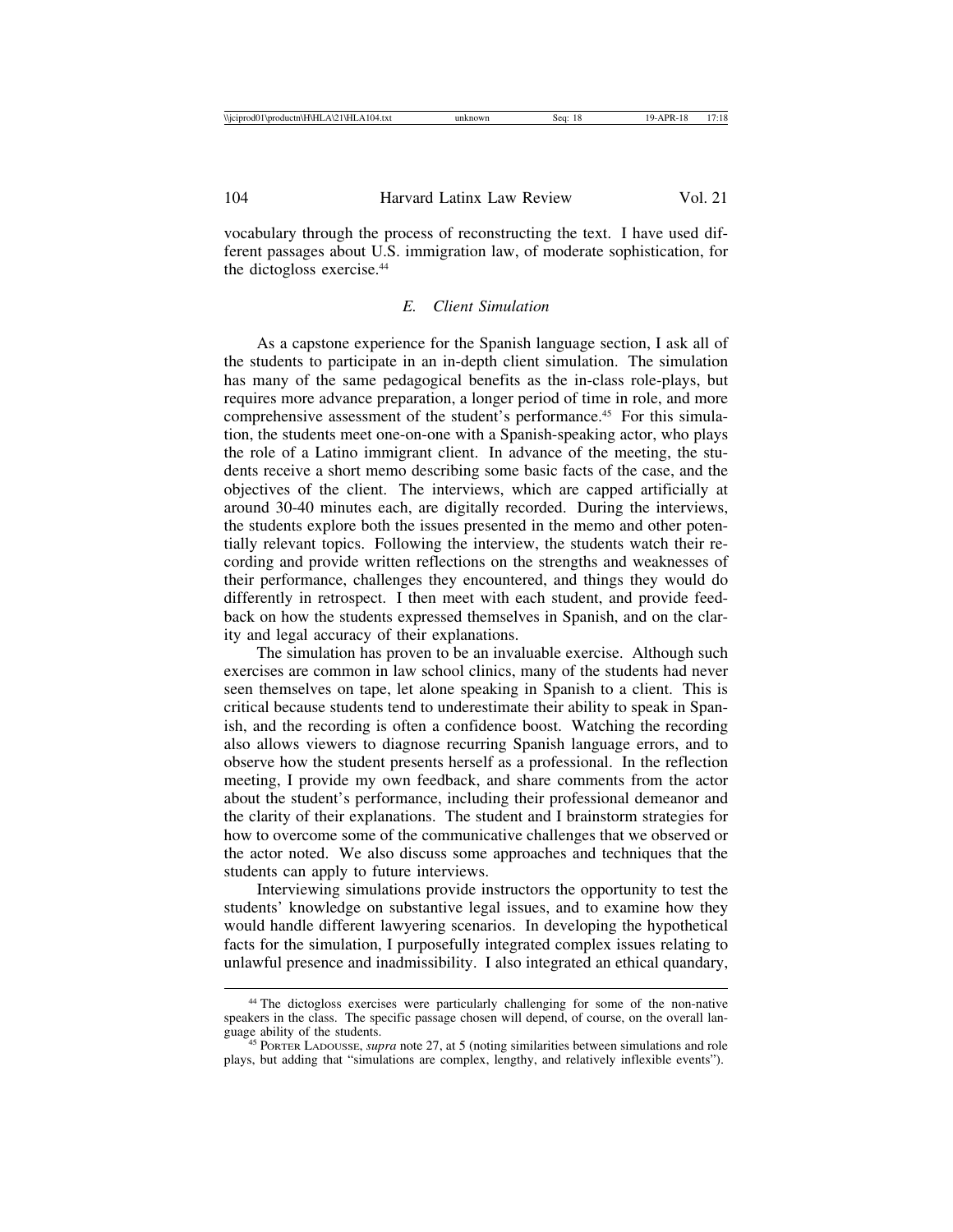by requiring the student to respond to and counsel a client who was considering using a human smuggler to surreptitiously depart and re-enter the country. In the simulation, students also grappled with how to ask and talk about the client's criminal record, and faced strong emotions from the client regarding his ill grandmother. In short, the students were required to navigate tricky legal issues and various lawyering curveballs – and all in Spanish.

## IV. CHALLENGES & RECOMMENDATIONS

Teaching this hybrid course has been enormously rewarding for me, and feedback from students has been quite positive. Nevertheless, the current course structure presents several challenges – some that can be remedied easily, and others that are more difficult to address. I would encourage potential adopters of this course model to think through these challenges, and how they might manifest at their own institutions.

A fundamental challenge is identifying an instructor with the language ability and substantive knowledge needed to teach the course. Although I consider myself to have professional fluency in Spanish, I am not a native speaker, and there are occasionally questions of language, grammar, or usage that I am unable to answer. I am transparent about this limitation from the beginning of the semester. Although I believe that I provide the students with a meaningful educational experience, they might be better served by an instructor with an even stronger command of the language. Of course, some instructors who are monolingual English speakers may nevertheless find this model intriguing. In such a case, it could be possible to collaborate with another instructor, who could teach the foreign language section. This approach would require the second instructor to be familiar with the specific content covered during that week's class sessions.

A more significant challenge, perhaps, is the instructor's prior experience as a language teacher. These courses are challenging because they include both substantive legal issues and language issues, and it is difficult to find instructors who are fully formed in both realms. In my case, I have no formal training as a language teacher, but I have educated myself on the pedagogy of language instruction, through readings and frequent consultations with language teachers. Without a doubt, the students would be better served by an instructor with a stronger grasp of language pedagogy. As noted, it is difficult to identify such persons, but it is certainly possible for law teachers to formally collaborate or co-teach with a language teacher. I am exploring this possibility for future sessions of my immigration law course.

Another difficulty is managing the variations in language ability among the students. Although I require all students to have some degree of proficiency in Spanish, there is nevertheless a range of ability. I have occasionally spotted quizzical expressions from students who are not following the conversation, or cannot understand the content of an article or video clip.